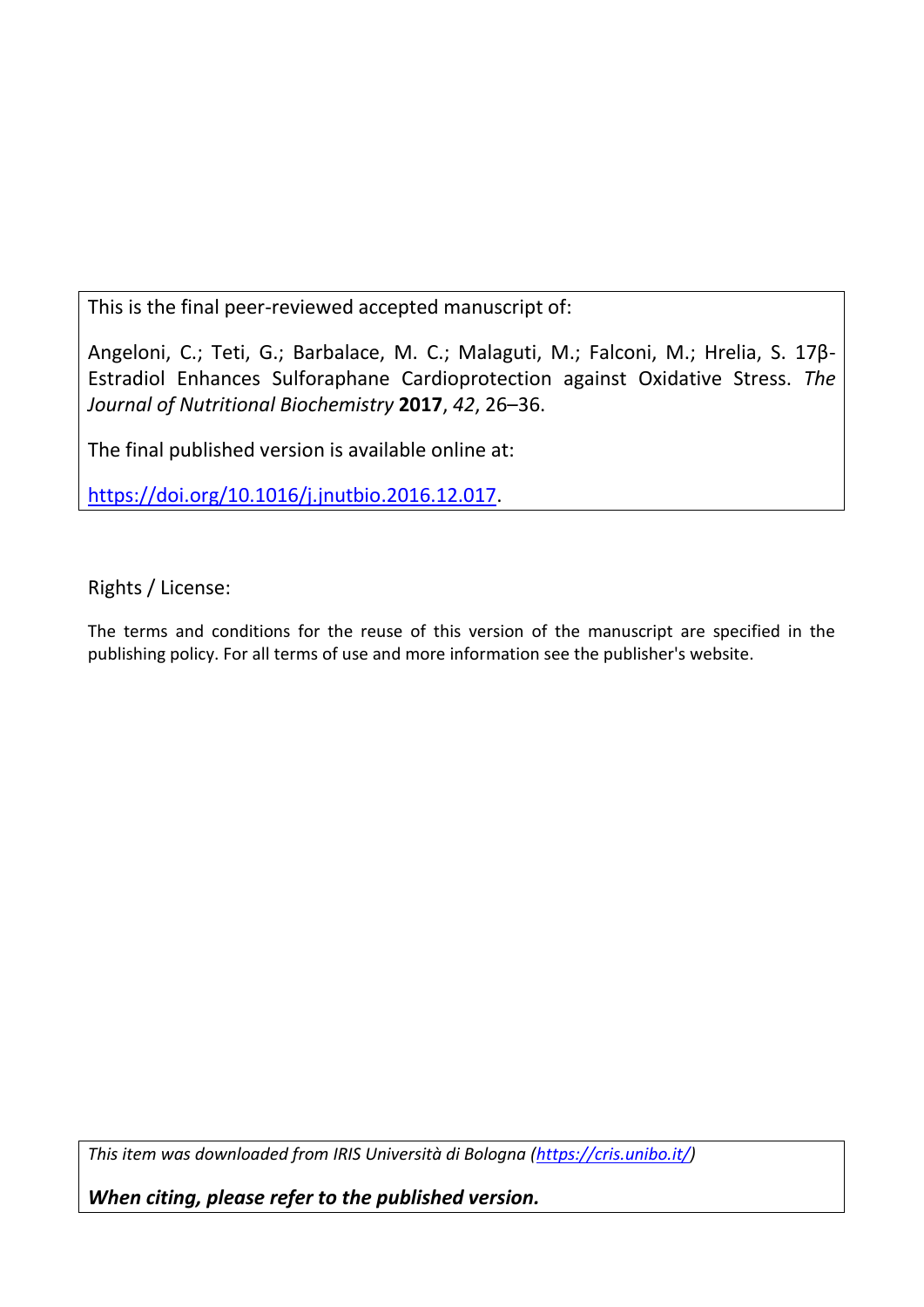# **17β-ESTRADIOL ENHANCES SULFORAPHANE CARDIOPROTECTION AGAINST OXIDATIVE STRESS**

Cristina Angeloni<sup>a</sup>, Gabriella Teti<sup>b</sup>, Maria Cristina Barbalace<sup>a</sup>, Marco Malaguti<sup>a</sup>, Mirella Falconi<sup>b</sup>, Silvana Hrelia<sup>a</sup>

aDepartment for Life Quality Studies, Alma Mater Studiorum, University of Bologna, Corso d'Augusto 237, 47921 Rimini, Italy

**Department of Biomedical and Neuromotor Sciences, Alma Mater Studiorum, University of** Bologna, Via Irnerio 48, 40126 Bologna, Italy

**Running title:** Estradiol enhances sulforaphane cardioprotection

**Corresponding author:** Cristina Angeloni, PhD

Dipartimento di Scienze per la Qualità della Vita Alma Mater Studiorum-Università di Bologna Corso d'Augusto 237 47921 Rimini (Italy)

e-mail: [cristina.angeloni@unibo.it](mailto:cristina.angeloni@unibo.it)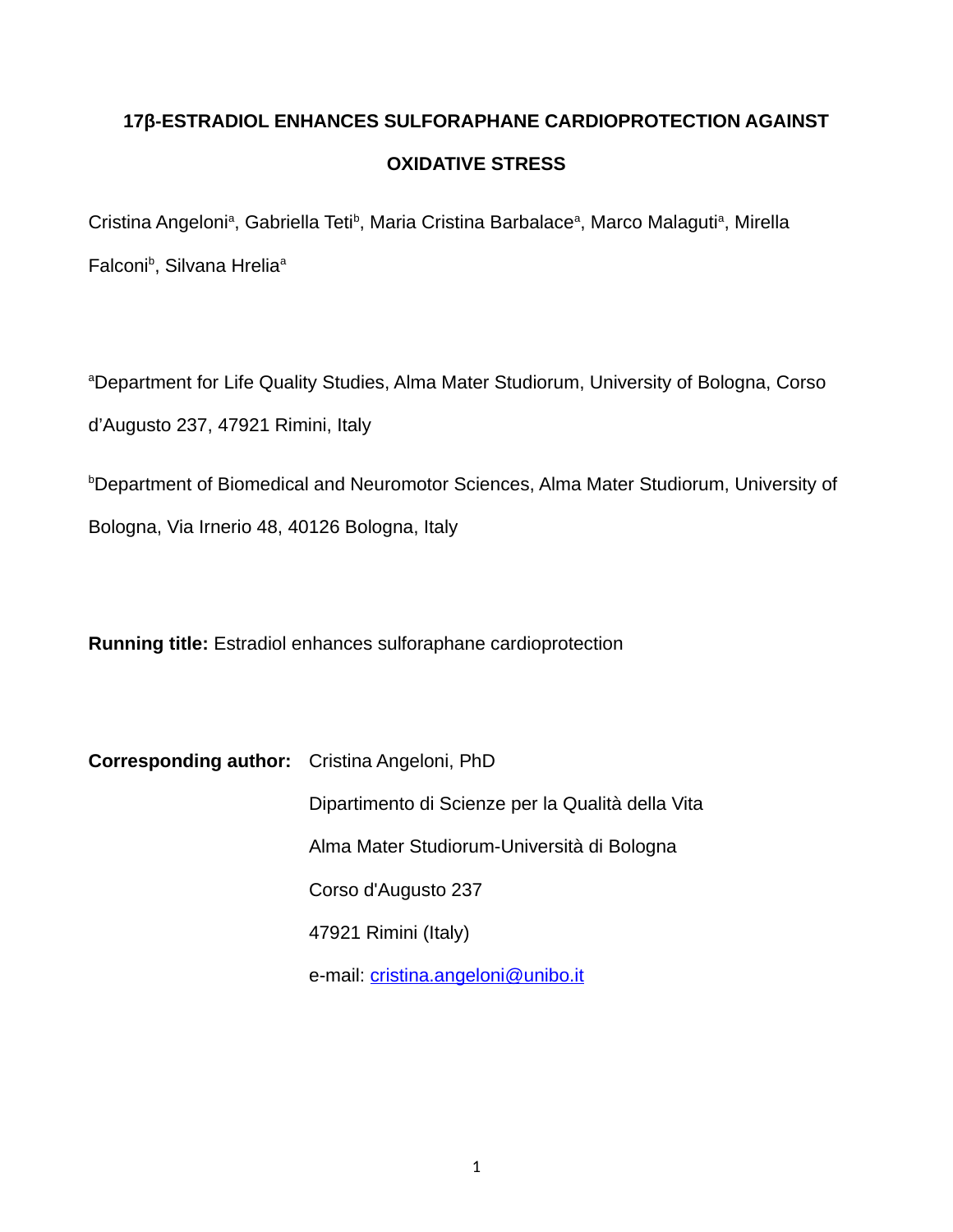## **ABSTRACT**

The lower incidence of ischemic heart disease in female respect male gender suggests the possibility that female sex hormones could have specific effects in cardiovascular protection. 17β-estradiol is the predominant pre-menopausal circulating form of estrogen and has a protective role on the cardiovascular system. Recent evidences suggest that gender can influence the response to cardiovascular medications, therefore we hypothesized that sex hormones could also modulate the cardioprotective effects of nutraceutical compounds, such as the isothiocyanate sulforaphane, present in Brassica vegetables. This study was designed to explore the protective effects of sulforaphane in the presence of 17β-estradiol against  $H_2O_2$ induced oxidative stress in primary cultures of rat cardiomyocytes. Interestingly, 17β-estradiol enhanced sulforaphane protective activity against  $H_2O_2$  induced-cell death in respect to sulforaphane or 17β-estradiol alone as measured by MTT and LDH assays. Moreover, 17βestradiol boosted sulforaphane ability to counteract oxidative stress reducing intracellular reactive oxygen species and 8-hydroxy-2'-deoxyguanosine levels and increasing the expression of phase II enzymes. Using specific antagonists of estrogen receptor α and β, we observed that these effects are not mediated by estrogen receptors. Otherwise, ERK1/2 and Akt signaling pathways seem to be involved, as the presence of specific inhibitors of these kinases reduced the protective effect of sulforaphane in the presence of 17β-estradiol. Sulforaphane and 17β-estradiol co-treatment counteracted cell morphology alterations induced by  $H_2O_2$  as evidenced by transmission electron microscopy. Our results demonstrated, for the first time, that estrogens could enhance sulforaphane protective effects, suggesting that nutraceutical efficacy might be modulated by sex hormones.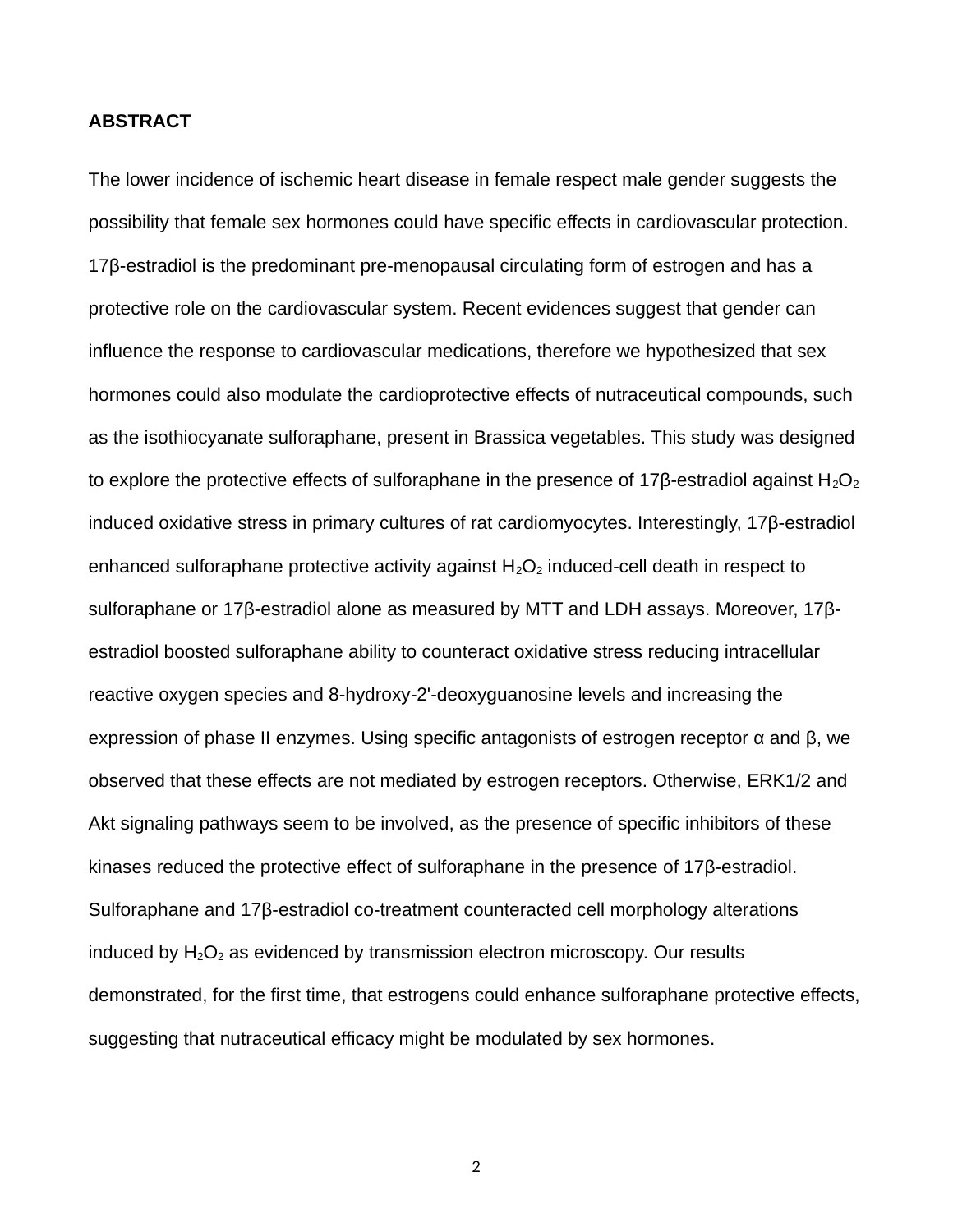## **1. INTRODUCTION**

Cardiovascular diseases are a growing public health problem and ischemic heart disease is predicted to be the leading cause of death until 2030 [1]. Different studies show that women with heart failure have a better prognosis than men [2-4], but this superiority is gradually lost in post-menopausal females [5]. For this reason, it has been suggested that female sexual steroid hormones, such as estrogen, could have specific effects in cardiovascular protection in women. Observational studies demonstrate that women taking estrogen after myocardial infarction have a lower incidence of heart failure [6, 7] and estrogen-replacement therapy reduces the incidence of heart disease after menopause [8]. 17β-estradiol (E2) is the predominant circulating form of estrogen in pre-menopausal females and has been demonstrated to have a protective role on bone density, central nervous and cardiovascular systems [9]. It has been shown that E2 exerts cardioprotection through different mechanisms. E2 reduces cardiomyocyte apoptosis in vivo and in vitro through estrogen receptor (ER) and phospho-inositide-3-kinase (PI3K)/Akt signaling pathways [10]. E2 prevents apoptosis during hypoxic/oxidative stress in cardiomyocytes by differentially modulating p38α and β MAPK and counteracting mitochondrial reactive oxygen species (ROS) generation [11]. E2 counteracts cardiac hypertrophy by a different modulation of prohypertrophic (class I) and antihypertrophic (class II) histone deacetylase proteins (HDACs) in cardiomyocytes through the binding to ERβ [12]. It has also been shown that SIRT1 (class III) functions as an important regulator of estrogen-mediated cardiomyocyte protection during Angiotensin II-induced heart hypertrophy and injury [13]. Moreover, E2 treatment increases corticotrophin-releasing hormone receptor type 2 (CRHR2) expression by interacting with ERα and enhances the protective effect of urocortin against hypoxia/reoxygenation in cardiomyocytes [14]. Recently, Hsieh et al. [15] demonstrated that E2 provides cardioprotection through the inhibition of hypoxia-induced HIF-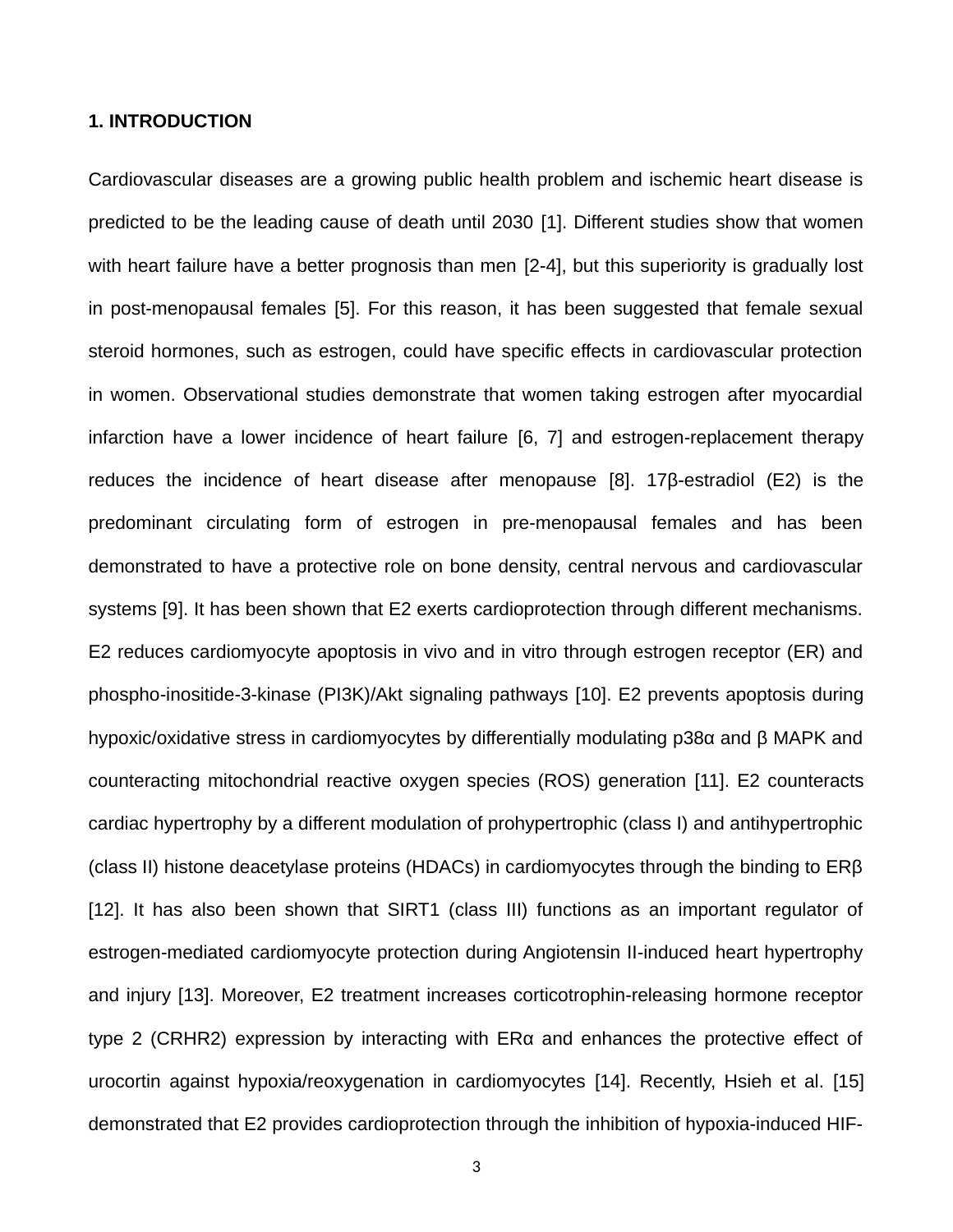1α and downstream BNIP3 and IGFBP3-dependent apoptotic responses in H9c2 myocardial cells. In animal models, E2 prevented ovariectomy-induced cardiac hypertrophy, Fasdependent and mitochondria-dependent apoptotic pathways in rat models [16, 17], exerted a protective effect on ischemic myocardium reducing infarct size in rabbits [18], and prevented global myocardial ischemia/reperfusion injury in rats [19].

Additionally, recent evidence suggests that gender can influence the response to cardiovascular medications in males and females [20-22] and sex hormones have been demonstrated to play a role in several aspects of drug response including altered patterns of absorption, distribution, metabolism and excretion [20].

Based on these considerations, we hypothesized that sex hormones could also modulate the cardioprotective effects of nutraceutical compounds in males and females. Up to now, no study have been carried out to investigated the different effects of dietetic bioactive natural compounds in male and females. In our opinion, this is an important issue as nutraceutical have been recognized to play a fundamental role in preventing several chronic-degenerative diseases such as cardiovascular disease [23]. Sulforaphane (SF) (1-isothiocyanate-(4R)- (methylsulfinyl)butane) is a dietary isothiocyanate which is produced by the breakdown of glucoraphanin mainly found in cruciferous vegetables, especially broccoli [24]. It has been demonstrated to possess extensive pharmacological activities mainly mediated by the activation of Nrf2 signaling pathway [25, 26], including anti-oxidative, anticancer, antiinflammatory, anti-glycative and neuroprotective properties [27-31] and several studies implicate the cardioprotective role of SF [32-35]. We previously demonstrated that SF protects neonatal rat cardiomyocytes from oxidative and glycative stress *in vitro* [36-38].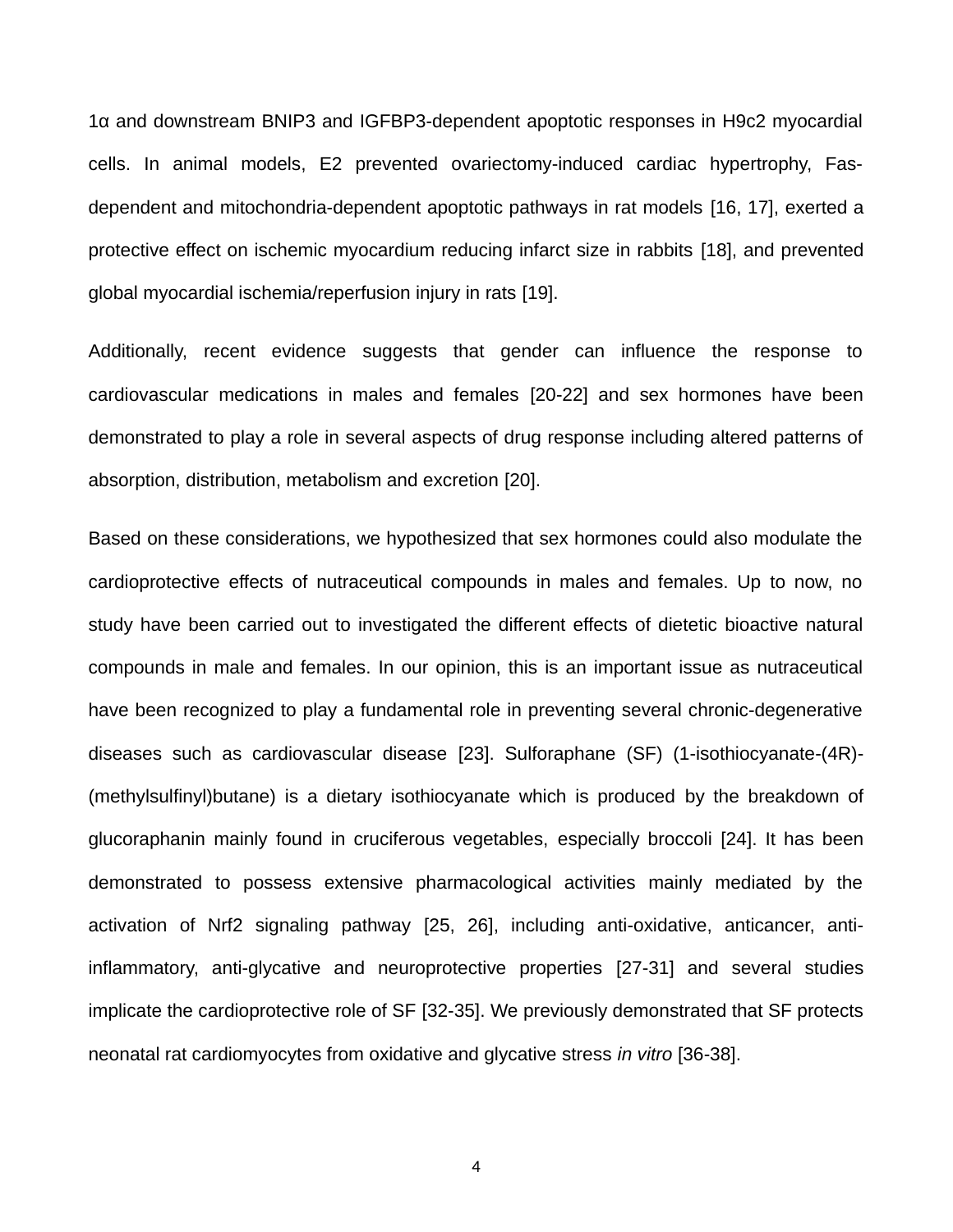The aim of the present study was to evaluate the modulating effect of E2 on the cardioprotection elcited by SF in primary rat cardiomyocytes during oxidative injury by analyzing antioxidant/detoxyfing pathways and ultrastructural morphological alterations by transmission electron microscopy.

## **2. MATERIALS AND METHODS**

# **2.1 CHEMICALS**

3-(4,5-dimethylthiazol-2-yl)-2,5diphenyl-tetrazolium bromide (MTT), 2,7 dichlorodihydrofluorescein diacetate (DCFH-DA),  $H_2O_2$ , dimethyl sulfoxide (DMSO), monochlorobimane (MCB), PBS, bovine serum albumine (BSA), DMEM F-12, fetal calf serum, horse serum, gentamicin, sodium pyruvate, amphotericin B, 17 $\beta$ -estradiol (E<sub>2</sub>), LY294002 (LY), PD98059 (PD), 1,3-Bis(4-hydroxyphenyl)-4-methyl-5-[4-(2 piperidinylethoxy)phenol]-1H-pyrazole dihydrochloride hydrate (MPP), 2-Phenyl-3-(4 hydroxyphenyl)-5,7-bis(trifluoromethyl)-pyrazolo[1,5-a]pyrimidine,4-[2-Phenyl-5,7 bis(trifluoromethyl)pyrazolo[1,5-a]-pyrimidin-3-yl]phenol (PHTPP), and all other chemicals of

the highest analytical grade were purchased from Sigma Chemical (St. Louis, MO, USA), unless otherwise stated.  $E_2$  was dissolved in DMSO at a concentration of 10 mmol/L and kept at –20 °C until use. D,L-sulforaphane (SF) (LKT Lab., Minneapolis, MN, USA) was dissolved in DMSO at a concentration of 10 mmol/L and kept at –20 °C untile use.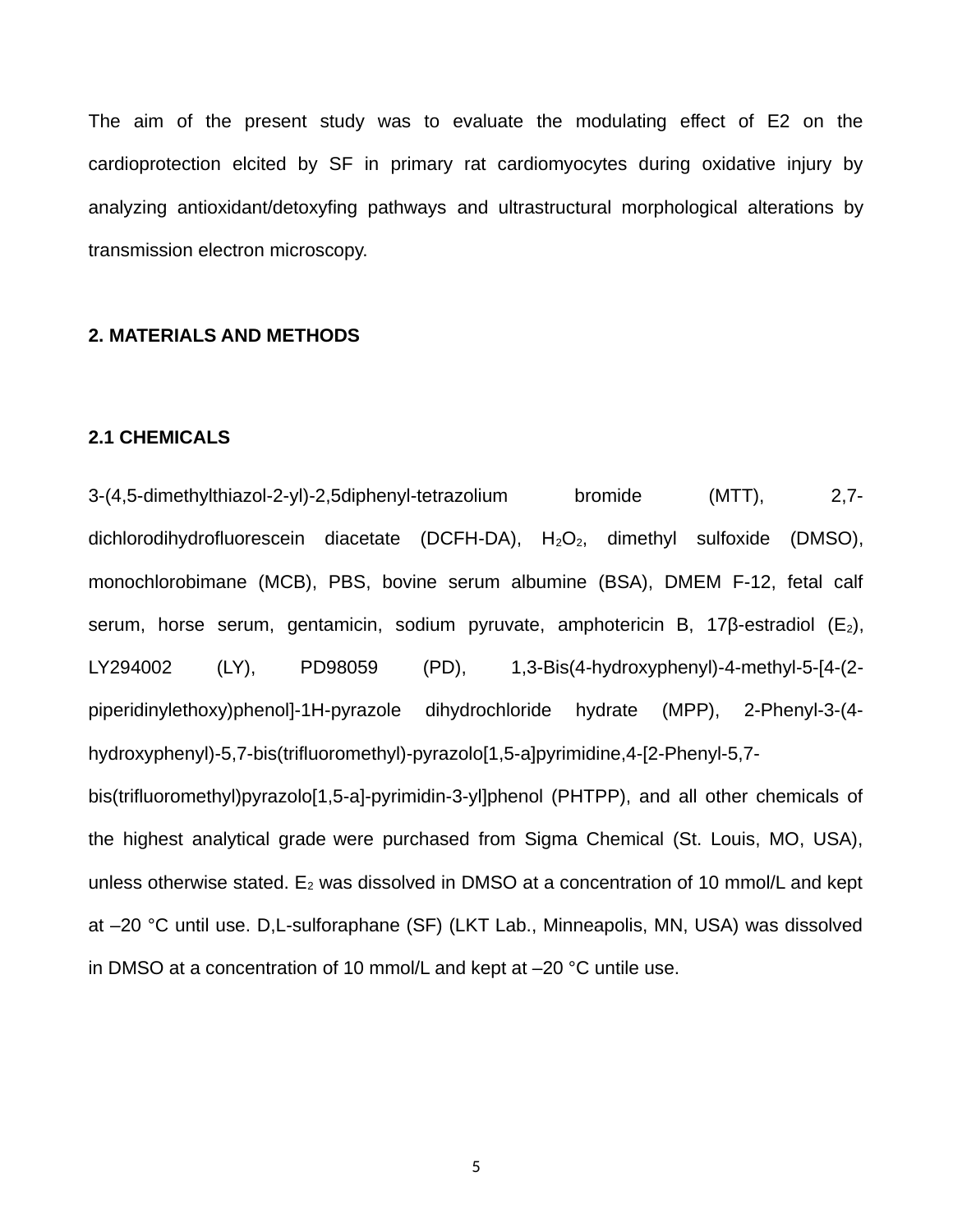## **2.2 CELL CULTURE AND TREATMENTS**

Primary cultures of neonatal Sprague-Dawley rat cardiomyocytes were prepared as previously described [39]. The investigation conforms with the Guide for the Care and Use of Laboratory Animals published by the U.S. National Institutes of Health (NIH Publication 85-23, revised 1996) and has been approved by the Ethics Committee of our institution. Briefly, cells, obtained from ventricles of 1-3 day-old rats, were grown in DMEM-F12 containing 10% FCS, 10% HS 1% gentamicin, 1% amphotericin B and 1% sodium pyruvate, until confluence. Cells were treated with different concentration (0.1-5  $\mu$ M) of SF and with different concentration (10-500 nM) of  $E_2$  or co-treated with SF and  $E_2$  for 24 h. The control group was treated with an equivalent volume of the vehicle alone.

## **2.3 MTT AND LACTATE DEHYDROGENASE ACTIVITY ASSAYS**

Cardiomyocytes viability was evaluated by measuring MTT reduction as previously reported [40]. Briefly, at the end of each experiment, 0.5 mg/mL MTT was added and incubated for 1 h at 37°C. After incubation, MTT solution was removed, 200 μL DMSO was added, and the absorbance was measured at λ=595 nm using a microplate spectrophotometer (VICTOR3 V Multilabel Counter; Perkin-Elmer, Wellesley, MA, USA). Lactate dehydrogenase (LDH) activity was evaluated in the culture medium and the test was performed by using the Lactate Dehydrogenase Activity Assay Kit (SIGMA) according to the manufacturer's instructions.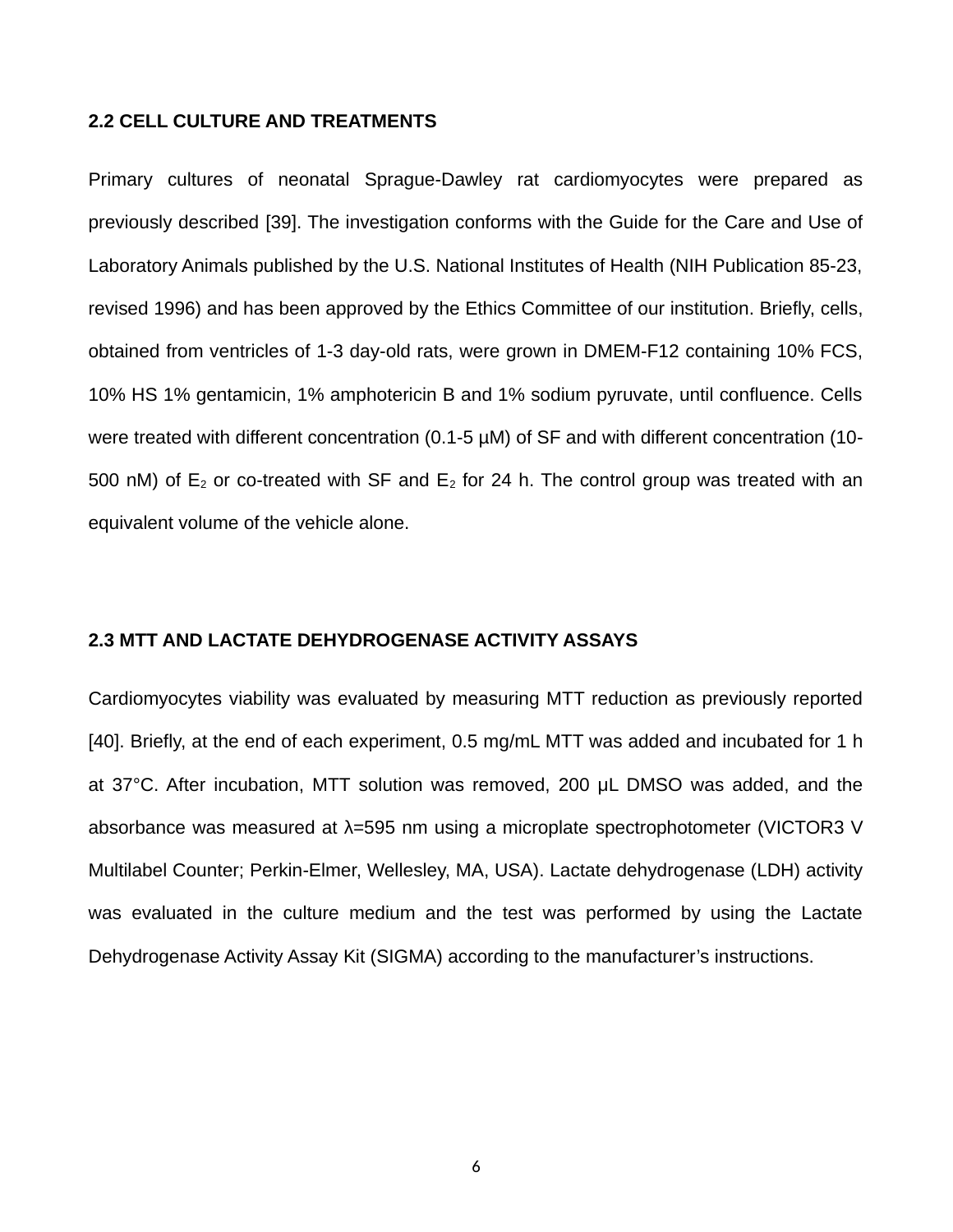## **2.4 IMMUNOFUORESCENCE STAINING.**

Cells were seeded on glass coverslips and at the end of each experiments, cardiomyocytes were washed twice with PBS, fixed with 3% paraformaldehyde, washed with 0.1 M glycine in PBS, and permeabilized in 70% ice cold ethanol. After fixing, the cells were incubated with anti-8-hydroxy-2'-deoxyguanosine (8-OHdG) (StressMarq Biosciences, Victoria, CA) or anti-Nrf2 (Santa Cruz Biotechnology, Santa Cruz, CA, USA) overnight at 4 °C. Subsequently, the samples were washed with 1% BSA in PBS and incubated with CY3- or FITC-conjugated secondary antibodies for 1 h at room temperature. DAPI was used for labeling nuclei. Preparations were embedded in Mowiol, and images were acquired using an Axio Scope.A1microscope (Zeiss, Oberkochen, Germany).

#### **2.5 INTRACELLULAR ROS LEVELS**

Intracellular ROS levels were evaluated using the fluorescent probe DCFH-DA, as previously reported [40]. At the end of each experiment, cardiomyocytes were incubated with 10 µg/mL DCFH-DA in PBS for 30 min. After removal of DCFH-DA, cells were exposed to 100  $\mu$ M H<sub>2</sub>O<sub>2</sub> in PBS for 30 min. Cell fluorescence was measured using 485 nm excitation and 535 nm emission with a microplate spectrofluorometer (VICTOR3 V Multilabel Counter, Perkin-Elmer). Data are reported as percentage of  $H_2O_2$  treated cells.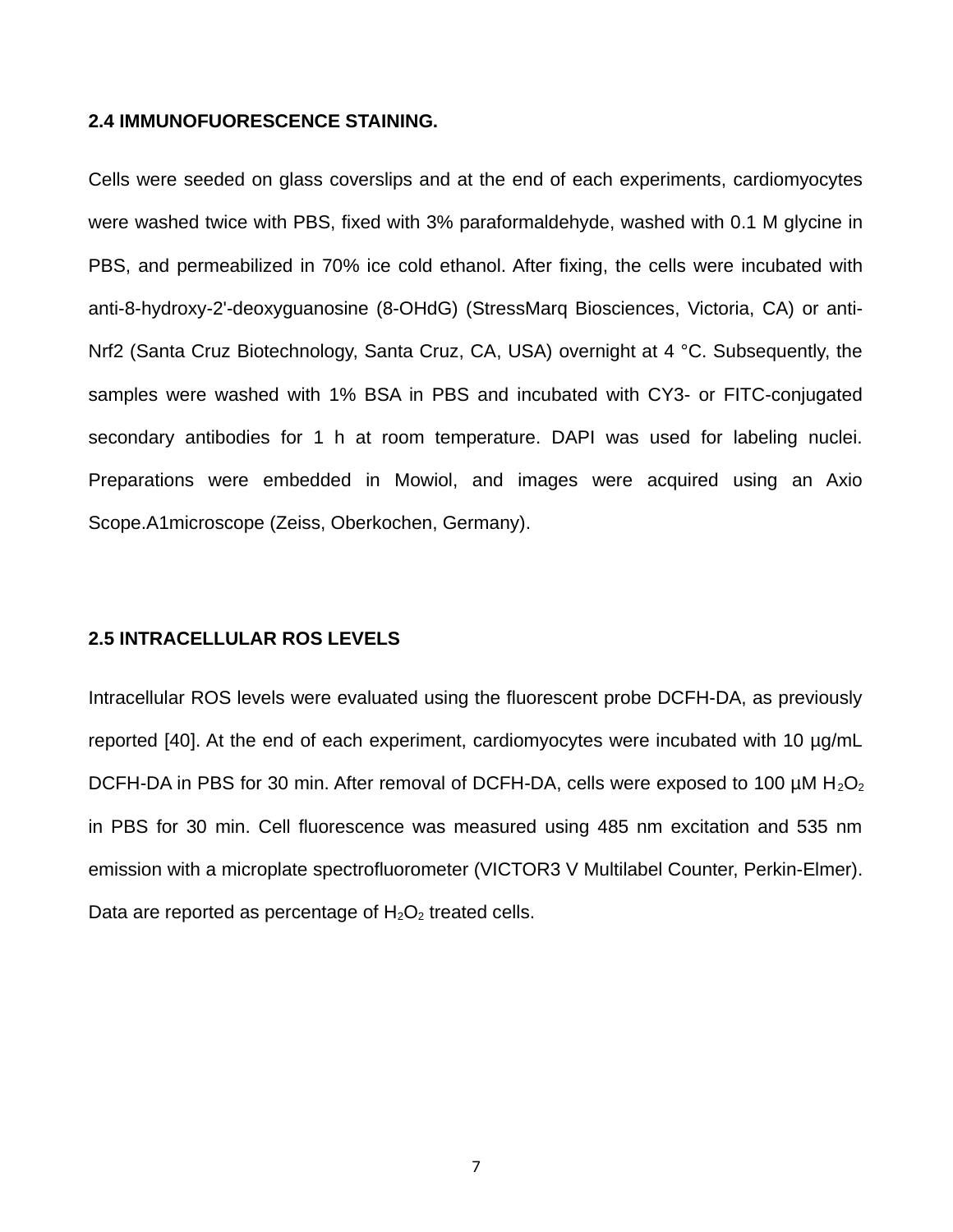## **2.6 GLUTATHIONE LEVEL MEASUREMENT**

GSH levels were determined with a fluorometric assay as previously reported [30]. Briefly, at the end of each experiment culture medium was removed, cardiomyocytes were washed and incubated for 30 min at 37 °C in fresh PBS containing 50 µM MCB. After incubation, fluorescence was measured at 355 nm (excitation) and 460 nm (emission) with a microplate spectrofluorometer VICTOR3 V Multilabel Counter (Perkin-Elmer). Data are reported as percentage of control.

### **2.7 RNA EXTRACTION**

Total RNA was extracted using Absolutely RNA Miniprep Kit (Agilent Technologies, Palo Alto, CA, USA), following the manufacturer's protocol. The yield and purity of the RNA were measured using NanoVue Spectrophotometer (GE Heathcare, Milano, Italy). The integrity of the RNA was determined using an Agilent 2100 BioAnalyzer (Agilent Technologies).

## **2.8 ANALYSIS OF mRNA EXPRESSION BY RT-PCR**

mRNA was reverse transcribed into cDNA starting from 1  $\mu$ g of total RNA using iScript<sup>™</sup> cDNA Synthesis Kit (BIO-RAD, Hercules, CA, USA), following the manufacturer's protocol. The subsequent PCR was performed in a total volume of 20 µL containing 5 µL (25 ng) of cDNA, 10 µL SsoAdvanced™ Universal SYBR Green Supermix (BIO-RAD), and 1 µL (500 nM) of each primer. The primers used are as follows: *Cat* 5'CAAGTTCCATTACAAGACTGAC3' (Forward) 5'TTAAATGGGAAGGTTTCTGC3' (Reverse), *NQO1* 5'TAGCTGAACAGAAAAAGCTG3' (Forward) 5'GTCTTCTTATTCTGGAAAGGAC3'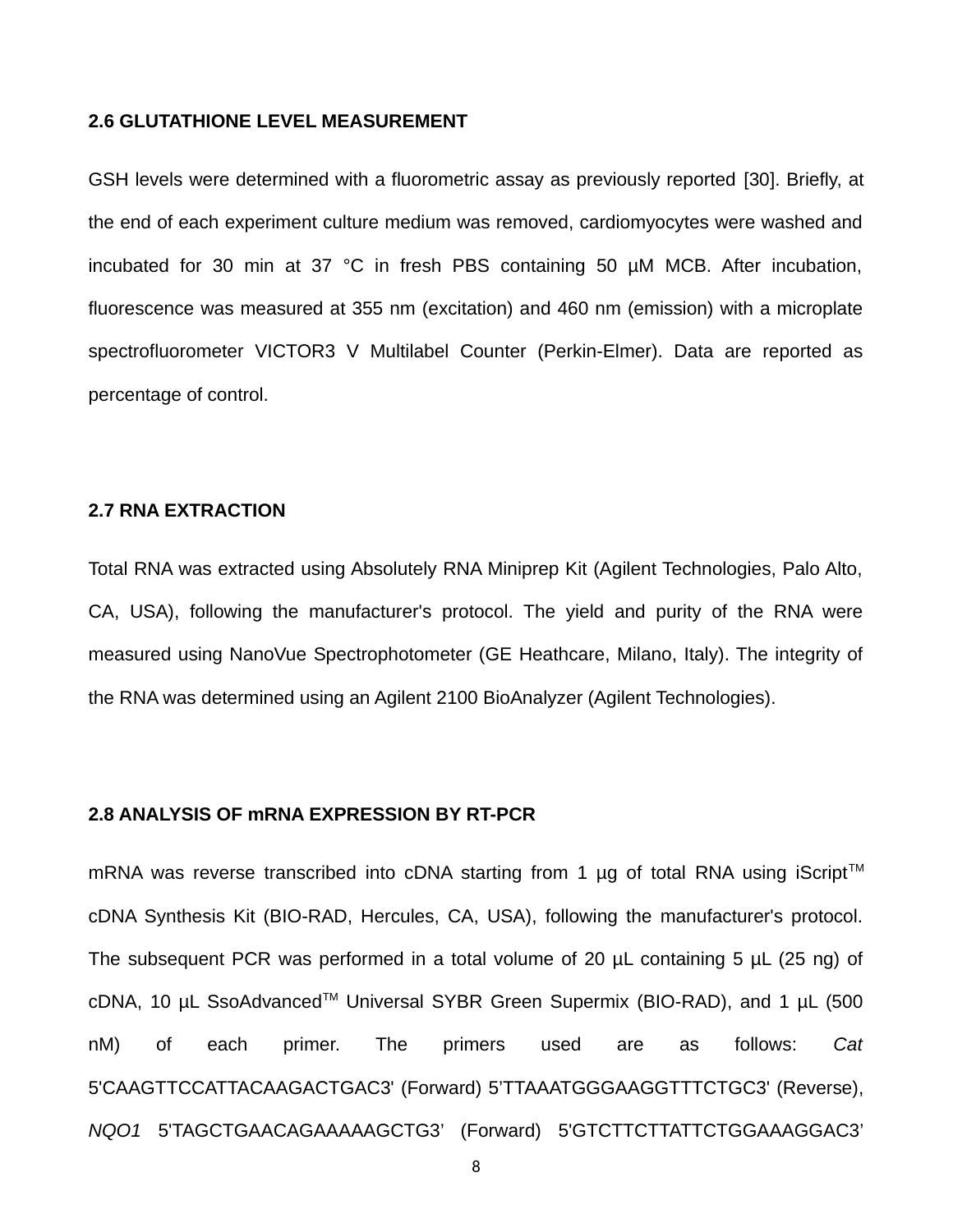(Reverse), *Sod1* 5'AATGTGTCCATTGAAGATCG3' (Forward) 5'CACATAGGGAATGTTTATTGGG3' (Reverse), *Sod3* 5'AGGAATCCTTCACACCTATG3' (Forward) 5'GTCCTCAGAGTAAAAGGAGAG3' (Reverse), *HO-1* 5'CCTGGTTCAAGATACTACCTC3' (Forward) 5'ACATGAGACAGAGTTCACAG3' (Reverse), β-actin 5'AAGACCTCTATGCCAACAC3' (Forward) 5'TGATCTTCATGGTGCTAGG3' (Reverse), and β2-microglobulin 5'ACTGGTCTTTCTACATCCTG3' (Forward) 5'AGATGATTCAGAGCTCCATAG3' (Reverse) from Sigma. Another set of primers were purchased from Qiagen (Milano, Italy) and correspond to the following catalog numbers: GPX-1, PPR45366A; GR, PPR46891B; GSTa3, PPR44866A; Trx, PPR51711A; GSTp2, PPR52644B GSTm1: PPR42787B. β-actin and β2-microglobulin were used as reference genes. The cDNA amplification was started by activating the polymerase for 30 s at 95°C, followed by 40 cycles of 5 s at 95°C and 30 s at 60°C. A melt curve was run to ensure quality control and the generation of a single product. Normalized expression levels were calculated relative to control cells according to the  $2^{-\Delta\Delta CT}$  method [41].

# **2.9 ULTRASTRUCTURAL ANALYSIS BY TRANSMISSION ELECTRON MICROSCOPY (TEM)**

Control and treated cardiomyocytes were cultured on coverglasses in Petri dishes as previously described. At the end of each treatment, cells were fixed with 2.5% glutaraldehyde in 0.1 M phosphate buffer for 1 hour, then quickly washed and post-fixed with 1% OsO4 in 0.1M phosphate buffer for 1 hour. After dehydratation in a graded series of ethanol the samples were embedded in Epon resin (Sigma Aldrich, St. Louis, Missouri, USA). Ultrathin sections were counterstained with uranyl acetate and lead citrate and observed under a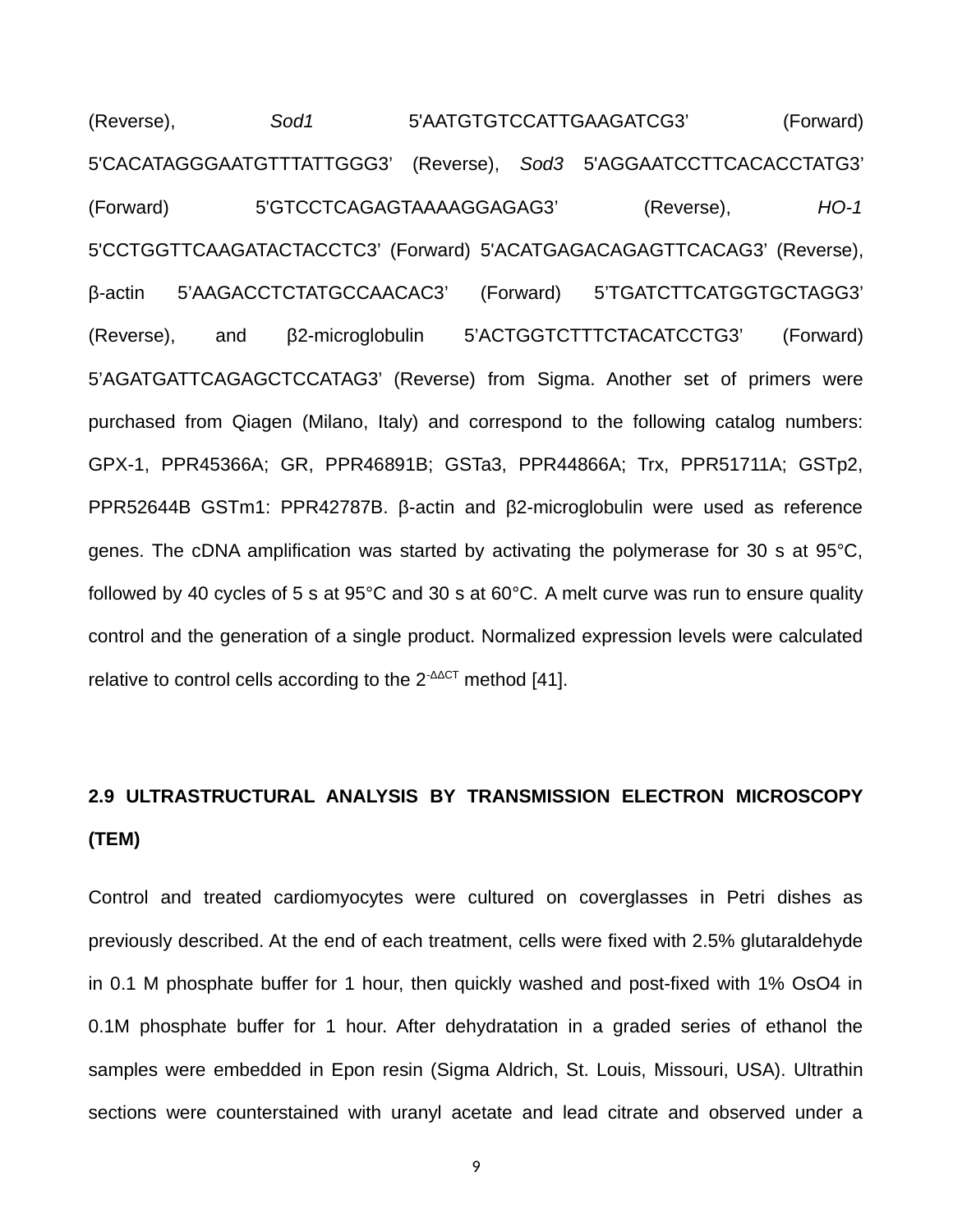Philips CM10 (FEI Company, Eindhoven, The Netherlands). The images were digitally captured by SIS Megaview III CCD camera (FEI Company, Eindhoven, The Netherlands).

# **2.10 STATISTICAL ANALYSIS**

Each experiment was performed at least three times, and all values are represented as means ± SD. One-way ANOVA was used to compare differences among groups followed by Bonferroni's test (Prism 5; GraphPad Software, San Diego, CA). Values of P < 0.05 were considered statistically significant.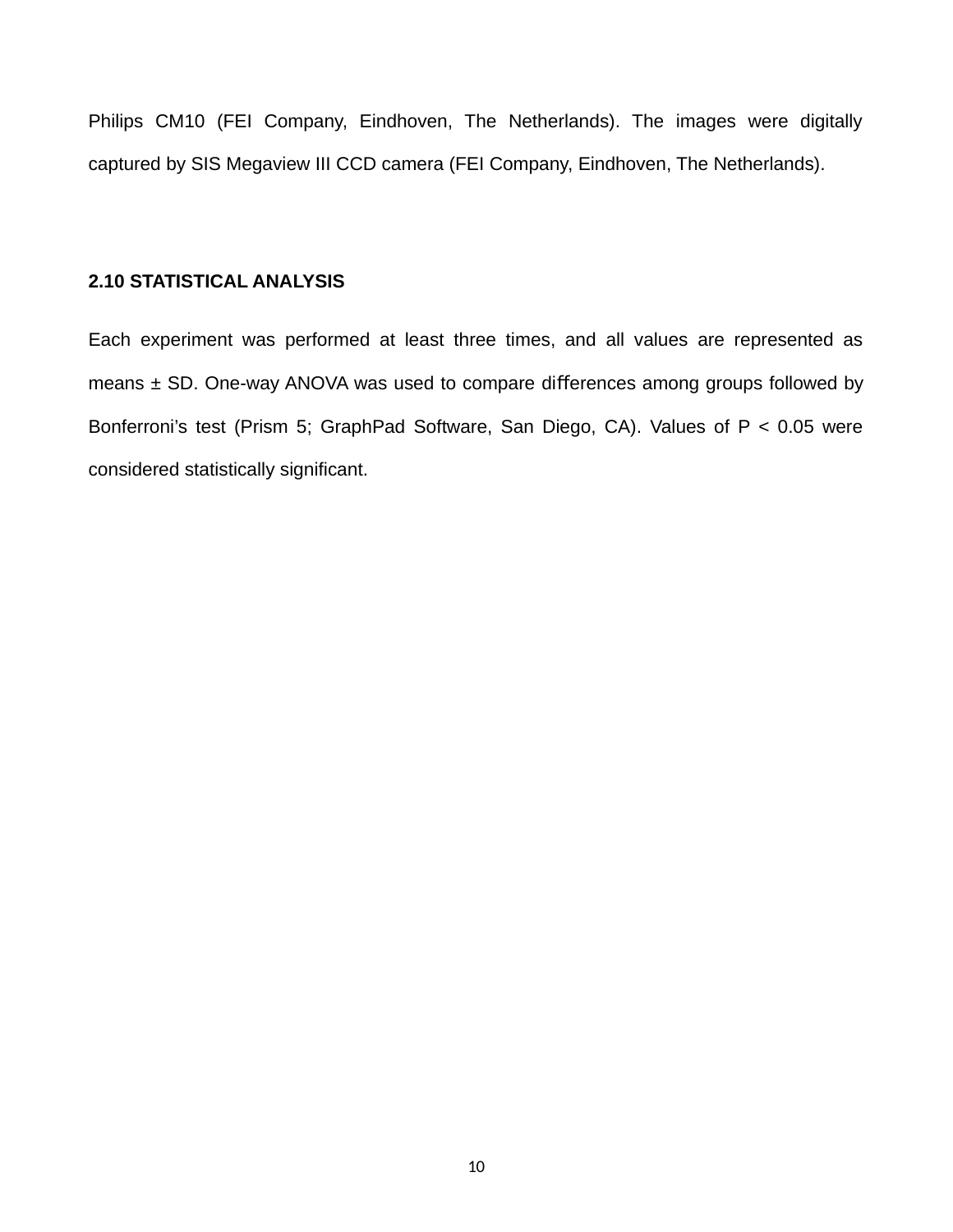## **3. RESULTS**

**B**

## **3.1 E2 ENHANCES SF PROTECTIVE EFFECTS AGAINST OXIDATIVE STRESS**

To explore the possible effect of E2 on SF protective activity against oxidative injury, cells were pre-treated with 0.1-0.5 µM SF for 24 h in the absence or presence of physiological concentrations of E2 (10-50 nM) [42, 43], and then exposed to 100  $\mu$ M H<sub>2</sub>O<sub>2</sub> for 30 min (fig. 1). These SF concentrations were chosen because are readily achievable in human plasma after broccoli intake [44, 45].

0.5 µM SF protected cardiomyocytes against hydrogen peroxide, significantly increasing cell viability as measured by MTT assay (fig. 1 A) and reducing LDH release (fig. 1 B) in respect to  $H_2O_2$  treated cells. On the contrary, 0.1  $\mu$ M SF did not counteract oxidative damage as measured by MTT assay, meanwhile significantly reduced LDH relase in the control medium in respect to cells exposed to  $H_2O_2$ . E2 was not able to counteract oxidative stress induced damage at any tested concentrations. Interestingly, 0.5 µM SF and 10 nM E2 co-treatment was the most effective as it significantly increased cell viability in respect to both  $H_2O_2$  and 0.5 µM SF treated cells, suggesting that E2 enhances SF protective effect against oxidative stress (fig. 1 A). Noteworthy, 0.5 µM SF and 10 nM E2 co-treatment mantained cell viability to levels comparable to control cells. These observations were confirmed by LDH release assay, in fact 0.5 µM SF and 10 nM E2 co-treatment significantly reduced LDH release in respect to  $H<sub>2</sub>O<sub>2</sub>$ and, in agreement with MTT results, reduced LDH release in respect to 0.5  $\mu$ M SF treated cells (fig 1 B).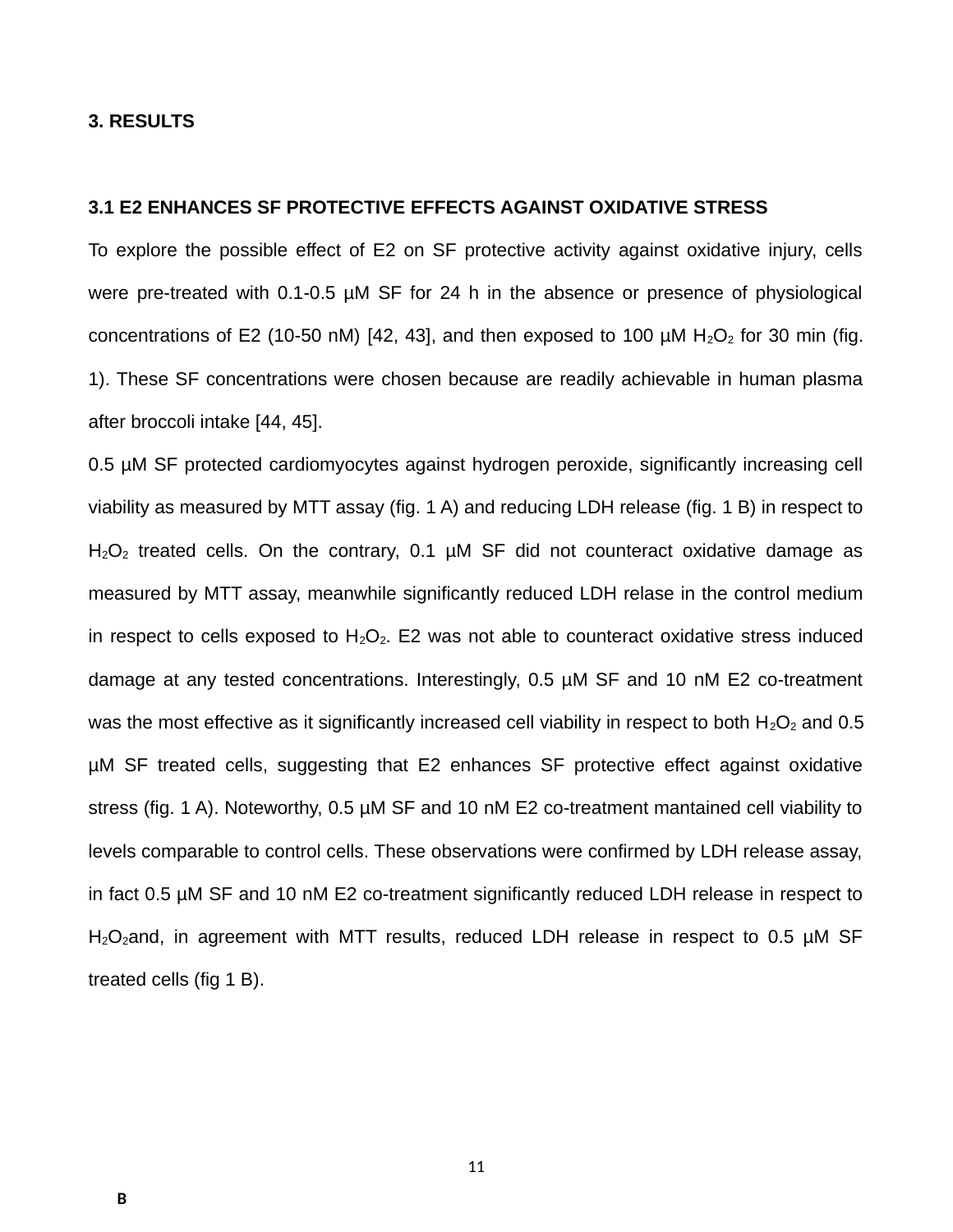## **3.2 E2 ENHANCES SF ANTIOXIDANT ACTIVITY**

In order to characterize the mechanism behind E2 capability to enahnce SF cardioprotection against  $H_2O_2$ -induced damage, we investigated the potential modulatory effect of E2 on SF ability to reduce intracellular reactive oxygen species (ROS) in cardiomyocytes by the DCFH-DA assay. Cells were pre-treated with 0.5  $\mu$ M SF in the absence or presence of 10 nM E2 and then exposed to  $H_2O_2$ . As illustrated in Fig. 2, SF treatment significantly counteracted intracellular ROS production in respect to  $H_2O_2$ , meanwhile E2 did not influence ROS level compared to peroxide. Interestingly, co-treament was significantly more effective in reducing ROS level in respect to SF alone, in agreement with viability data.

To confirm the effect of E2 in enanhcing SF antioxidant activity in cardiomyocytes, we assessed the formation of 8-OHdG, a marker of oxidative damage to DNA (fig. 3). Positive staining for 8-OHdG was scarcely detectable in the cytoplasm or nucleus of control and SF and/or E2 treated cardiomyocytes. As expected,  $H_2O_2$  induced a strong positive staining for 8-OHdG, meanwhile staining of 8-OHdG was attenuated by SF or E2 pre-treatment. Staining for 8-OHdG in co-treated cells was comparable to control cells, in agreement with viability data.

## **3.3 EFFECT OF E2 AND SF ON NRF2 AND PHASE II ENZYME EXPRESSION**

As SF is a well known phase II enzyme inducer [36], we next examined the potential modulatory effect of E2 on SF ability to up-regulate phase II enzymes and the related transcription factor, Nrf2, by measuring the changes in mRNA expression of GSTM1, GSTp2, GSTa3, HO1, GR, CAT, NQO1, Trx, SOD1, SOD3, GPX, Nrf2.

SF significantly up-regulated GSTM1, GSTp2, GSTa3, GR, CAT, NQO1 and Trx in respect to control cells, meanwhile did not influence the expression of HO1 and Nrf2 (fig. 5). On the other hand, the co-treatment was able to significantly up-regulate Nrf2 and all the enzymes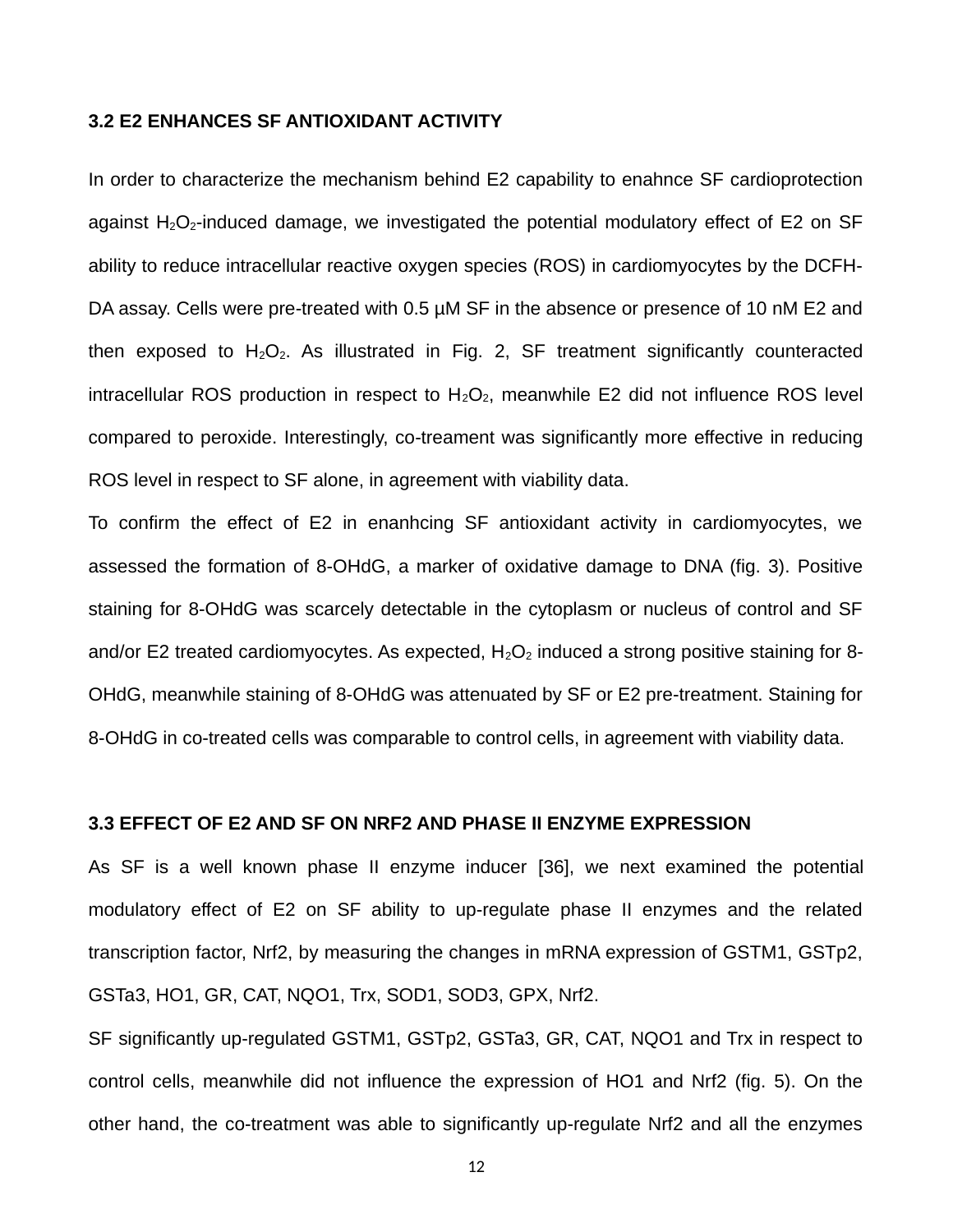reported in fig. 5. In particular, the co-treatment significantly increased the expression of GSTp2, HO1, GR, NQO1 and Trx in respect to SF treated cardiomyocytes, suggesting that E2 enhances SF ability to up-regulate phase II enzymes. Interestingly, E2 did not modulate the expression of any gene considered. With regard to SOD1, SOD2 and GPX, their mRNA levels were not influenced by any treatments (data not shown).

Nrf2 activation was also studied by immunofluorescence staining (fig. 6). In agreeemnet with the expression data, E2 did not increase Nrf2 protein expression, meanwhile SF and the cotreatment induced a positive staining for Nrf2. Of note, the co-treatment increased Nrf2 protein expression more effectively than SF alone.

## **3.4 INVOLVMENT OF ERα AND ERβ IN H2O2-INDUCED DAMAGE**

Before starting to study ER involvement in E2 observed effects on SF protective activity, we evaluated the expression of both  $ER\alpha$  and  $ER\beta$  by RT-PCR in cardiomyocytes treated with 0.5 µM SF in the absence/presence of 10 nM E2 (fig. 7). Both receptors are expressed in neonatal cardiomyocytes and the different treatments did not alter their mRNA levels.

To examine whether ERα or ERβ could regulate E2 ability to enhance SF protection against  $H<sub>2</sub>O<sub>2</sub>$ , we evaluated cell viability of cells pre-treated with SF and E2 in the absence/presence of specific ERα and ERβ antagonists, MPP and PHTPP respectively, before oxidative stress induction (fig. 8). Nor MPP neither PHTPP influenced cell viability in respect to control cells. Interestingly, both antagonists did not reduce the efficacy of SF and E2 co-treatment against  $H_2O_2$ -induced damage, suggesting that the protective effect of the co-treatment is not mediated by ER.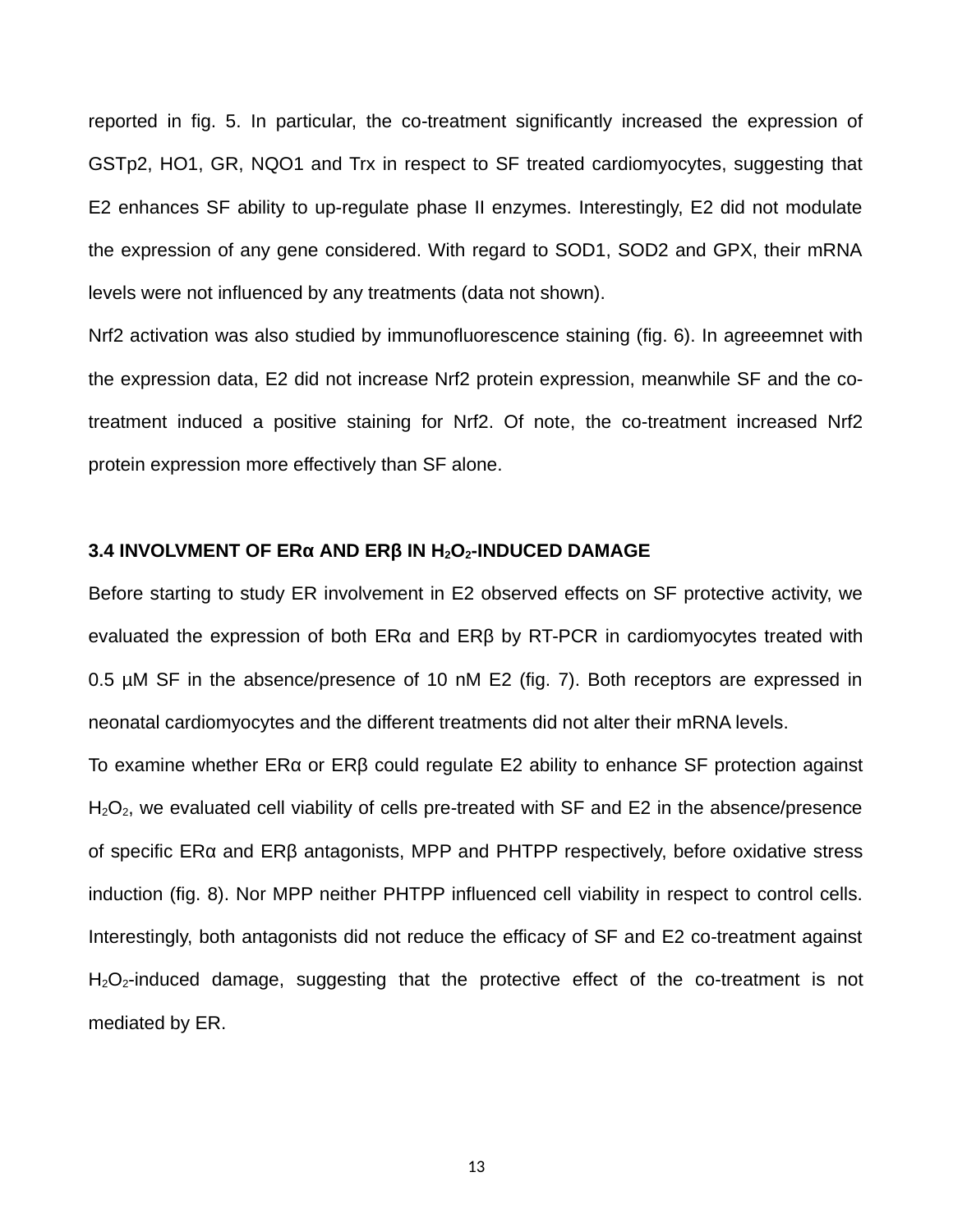## **3.5 EFFECT OF E2 AND SF ON ERK1/2 AND AKT SIGNALING**

We next analysed the effect of E2 and SF on two pro-survival signaling pathways in cardiomyocytes [46, 47], ERK1/2 and Akt pathways (fig. 9 A). ERK1/2 was rapidly activated (phosphorylated) by SF, E2 and SF+E2 co-treatment but only SF and E2 co-treatment was able to maintain ERK1/2 activation at 2 and 6 h, suggesting a synergic effect of SF and E2 on the phosphorylation of this MAPK.

Likewise ERK1/2, Akt was rapidly phosphorylated by all the treatments, but at 2 h only E2 and the co-treatment were able to maintain Akt activation.

To better clarify the role of these two kinases on the ability of E2 to enhance SF cardioprotection against oxidative stress, we evaluated viability of cells pre-treated with SF and E2 in the absence/ presence of specific ERK1/2 and Akt inhibitors, PD and LY respectively, prior to  $H_2O_2$  addition (fig. 9 B). Interestingly, only the simultaneous presence of the two inhibitors led to a significant reduction of cell viability in respect to SF+E2 treated cells before  $H_2O_2$ exposure.

# **3.6 TEM ULTRASTRUCTURAL ANALYSIS OF E2 EFFECT ON SF PROTECTION AGAINST H2O2 IN CARDIOMYOCYTES**

The effect of E2 on SF protective activity against oxidative stress in cardiomyocytes was also studied relative to cell morphology by TEM (fig. 10). Control cardiomyocytes showed a well preserved morphology with nucleus and nucleoli easily detectable (fig. 10A). Cytoplasmic organelles such as mitochondria, rough endoplasmic reticulum (RER) and Golgi apparatus showed regular shape and size (Fig. 10A insert). No vacuoles were detected in the cytoplasm. On the contrary, several vacuoles were detected in the cytoplasm of cardiomyocytes exposed to  $H_2O_2$  (Fig. 10B). Condensed chromatin, morphological feature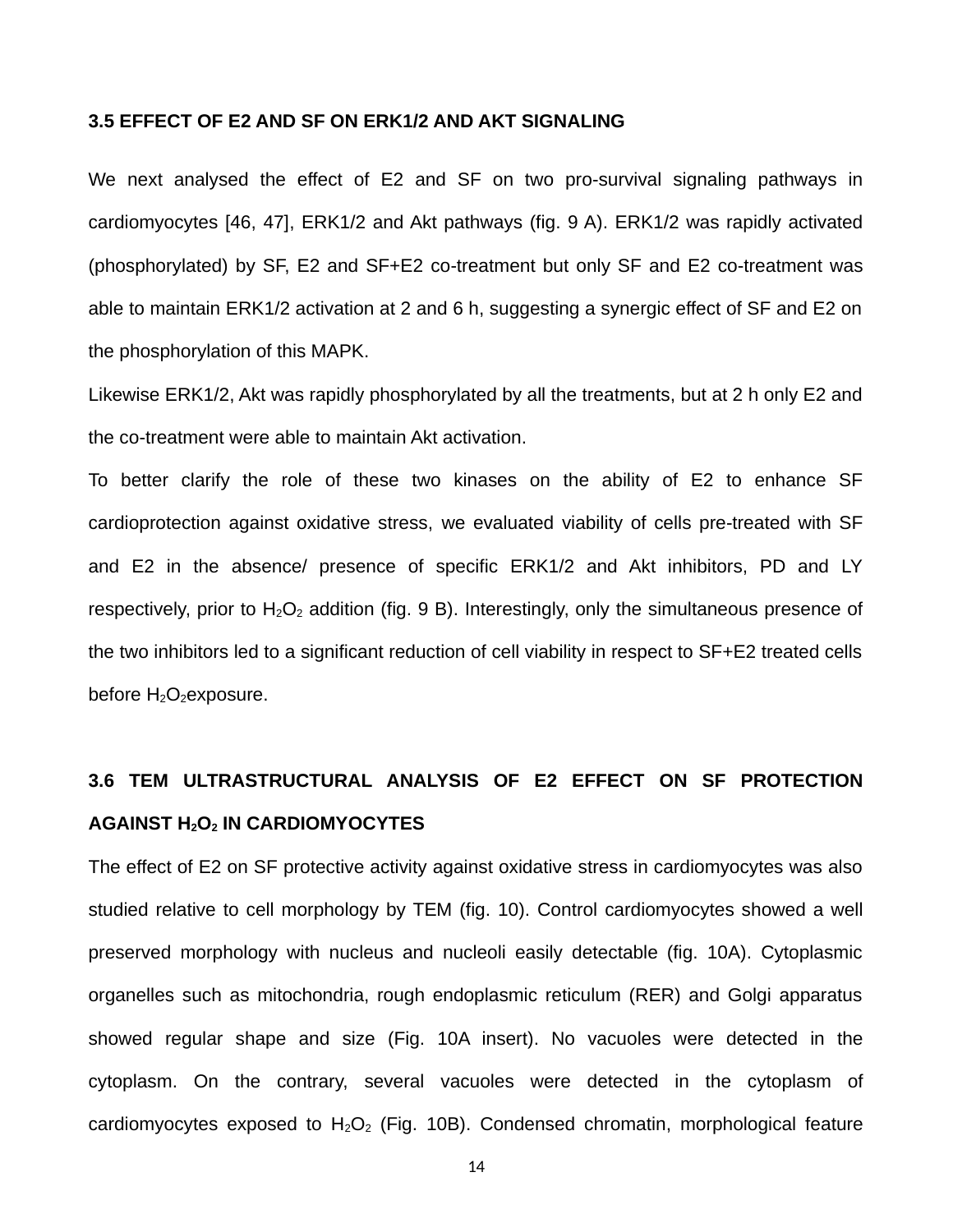connected with early apoptosis, were evident in the nucleus (Fig. 10B). At higher magnification, several autophagic vesicles were observed (Fig. 10C), while mitochondria showed enlarged internal cristae (insert Fig. 10C), both features connected with oxidative stress.

Cardiomyocytes pre-treated with E2 and subsequently exposed to  $H_2O_2$ , showed a partially preserved morphology (Fig. 10D) with nuclear regular chromatin but still enlarged RER (Fig. 10D and 10E). Regular internal mitochondrial cristae and morphology were detected (insert Fig. 10E).

Cardiomyocytes treated with SF and subsequently exposed to oxidative stress still showed several vacuoles in the cytoplasm (Fig. 10F). At higher magnification, autophagic vacuoles were observed (Fig. 10G) while mitochondria showed a lightly enlarged morphology (Fig. 10G).

Cells co-treated with E2 and SF, prior to oxidative stress induction, showed a well-preserved morphology comparable with control cells (Fig. 10H). At low magnification, no vacuoles were observed in the cytoplasm (Fig. 10H) and nucleus and nucleoli were easily detected (fig. 10H). At higher magnification, RERs with normal shape were noticed (Fig. 10I) and preserved mitochondria with regular cristae were showed (insert Fig. 10I).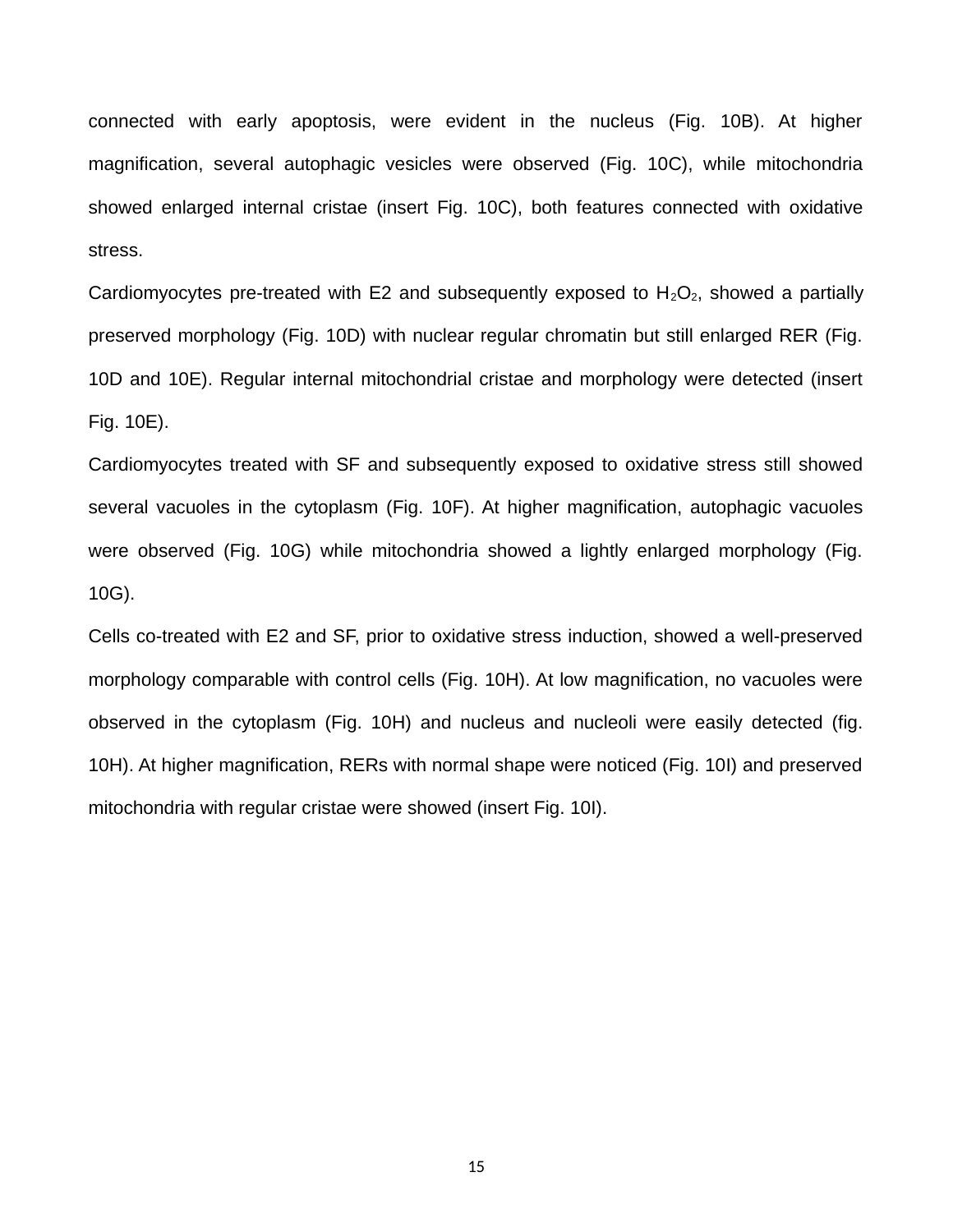## **4. DISCUSSION**

In this study we demonstrated, for the first time to the best of our knowledge, that estrogens could have a role in modulating the protective activity of nutraceuticals compounds. In particular, we focused on the effects of E2 on SF protection against  $H_2O_2$ -induced oxidative damage in primary neonatal rat cardiomyocytes. Our data show that E2 boosts SF ability to counteract oxidative stress by enhancing the up-regulation of phase II enzymes and the activation of pro-survival signaling pathways. Moreover, our results suggest that these effects are not mediated by estrogen receptors (ERs).

Oxidative stress plays a pivotal role in the initiation and progression of cardiovascular diseases [48-50] and despite great progress in the field of cardiovascular medicine, the consequences of pathophysiologically elevated ROS in cardiovascular tissue are not been fully elucidated. The possibility to counteract cardiovascular oxidative stress with dietetic intervention has been widely investigated and many studies have shown that nutraceutical compounds can exert cardioprotection by different mechanisms, including the reduction of oxidative stress [23, 51]. Interestingly, all the studies carried out on the cardioprotective activity of nutraceutical compounds did not take into account gender differences. Recently, it has been evidenced that males and females respond differently to cardiovascular medications [20-22], therefore we hypothesized that sex hormones could be important determinants in modulating the physiological response to dietetic bioactive compounds. Our data demonstrate that E2 significantly increased SF cardioprotection against oxidative stress induced damage. In previous studies in cultured cardiomyocytes, we showed that 5 µM SF led to an induction of a panel of key cellular antioxidants and phase II enzymes, and to a marked protection against oxidative injury [36, 38]. In these previous works only 5 µM SF was able to totally protect cardiomyocytes against oxidative stress. In this paper we used 0.5 µM SF, a 10 fold lower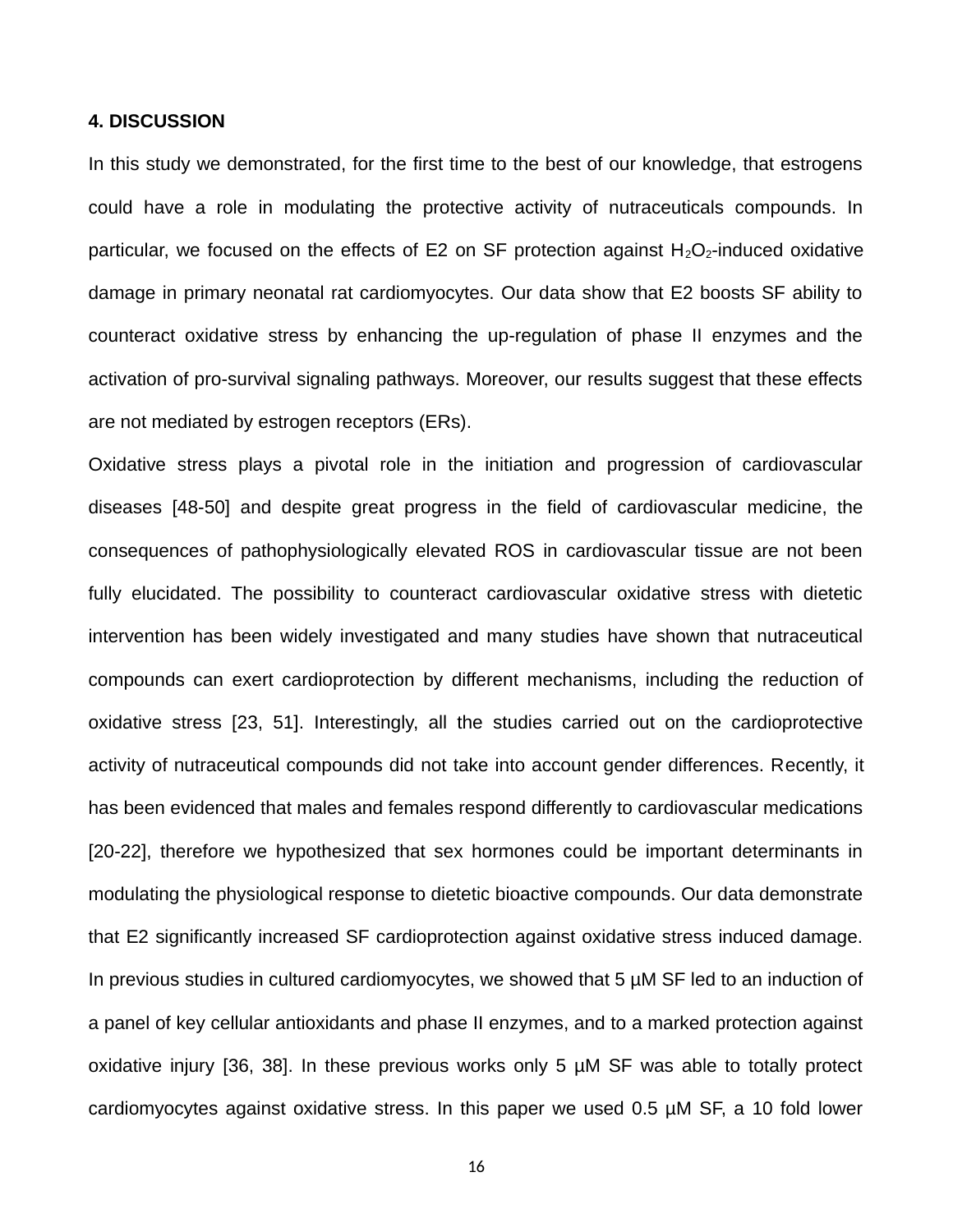concentration, that, in the absence of E2, slightly protected cardiomyocytes, meanwhile, in the presence of E2, induced a complete protection against oxidative stress Interestingly, E2 alone did not reduce  $H_2O_2$  induced damage. In agreement with our data, Urata et al. [52] showed that 10 nM E2 did not counteract oxidative stress induced by hydrogen peroxide in H9c2 cardiomyoblasts, on the contrary, other Authors observed E2 cardioprotection against different damages. Hsieh et al. [15] showed that 10 nM E2 reduced apoptosis caused by hypoxia in H9c2 cardiomyoblasts. Similar results were obtained by Kim et al. [11] and Cong et al. [14] that observed that the same E2 concentration counteracted hypoxia/reoxygenation (H/R) induced apoptosis in neonatal rat cardiomyocytes. The discrepancies between our data and these results could be ascribed to the different damage induced to cells, as we exposed cardiomyocytes to  $H_2O_2$  and not to H/R that is a more complex phenomenon that involves other mechanisms beside oxidative stress.

To better characterize the mechanisms by which E2 potentiates SF ability to protect cardiomyocytes against  $H_2O_2$ , we also explored the modulatory effect of E2 and SF cotreatment on the redox intracellular state of cardiomyocytes exposed to peroxide. In agreement with the viability data, SF, in the presence of E2, was significantly more effective in respect to SF alone in reducing intracellular ROS level and 8-OHdG formation, suggesting that E2 has a regulatory effect on SF indirect antioxidant capacity. We previously demonstrated that 5 µM SF counteracted oxidative stress in cardiomyocytes up-regulating a battery of antioxidant and phase II enzymes through the activation of the nuclear factorerythroid-2- (NF-E2-) related factor 2 (Nrf2) [36, 38]. Phase II detoxifying enzymes, which contain antioxidant response elements (AREs) in their promoter regions, are key components of the cellular antioxidant defense system. Nrf2 is the main regulator of the expression of these enzymes that are essential in the prevention/counteraction of cardiovascular diseases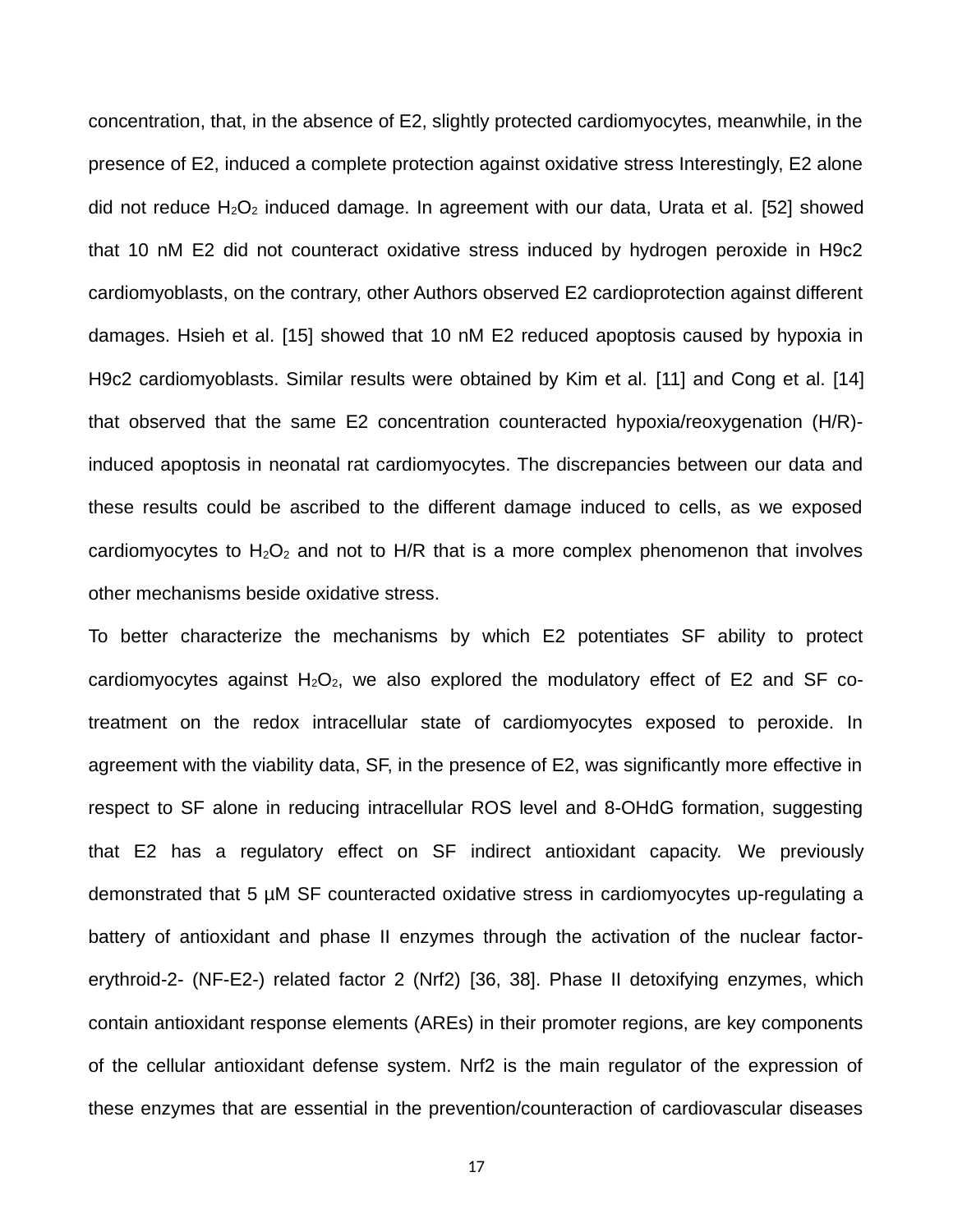[53]. Several studies revealed that Nrf2/ARE signaling pathway plays an important role in preventing oxidative cardiac cell injury in vitro [40, 54], as well as in protecting the heart from cardiac dysfunction [55-57]. In this study, E2 significantly enhanced SF ability to induce the endogenous antioxidant defense system, in particular the co-treatment was able to significantly increase the expression of HO1, GSTp2, GR, NQO1, Trx and Nrf2 in respect to SF alone, confirming E2 capability to boost SF protective mechanisms. Interestingly, E2 alone had no effect on any tested enzymes. These data are not in agreement with the results of Yu et al. [58] that observed that 5 µM E2 induces HO-1, SOD1, GST and activates Nrf2. In our opinion, these inconsistencies are not surprisingly, because we used a physiological E2 concentration that is 3 order of magnitude lower.

E2 mediates its physiological effects via two distinct pathways: a nuclear receptor–mediated genomic pathway in which ERs have important role as transcription factors, and nongenomic signaling pathways mediated by membrane associated ERs [59]. ERα and β [60] and are both expressed in the adult and neonatal heart [61-63] and in the ventricular and atrial cells from female and male rodents [64]. Different Authors showed that E2 cardioprotection against oxidative stress is mediated by ERs. In particular, Urata et al. [52] observed that E2 protected H9c2 cardiomyoblasts from  $H_2O_2$ -induced injury by transcriptional regulation mechanisms mediated by ERβ. It has also been shown that E2 treatment protected rat cardiomyocytes against H/R via regulation of urocortins and their receptor corticotrophin-releasing hormone receptor type 2 through a mechanisms mediated by  $E R\alpha$  [14]. In our study the use of specific ERα and ERβ antagonists (MPP and PHTPP, respectively) did not reduce the protective activity elicited by the co-treatment, suggesting that E2 enhances SF protective activity against oxidative stress independently by ERα and ERβ involvement.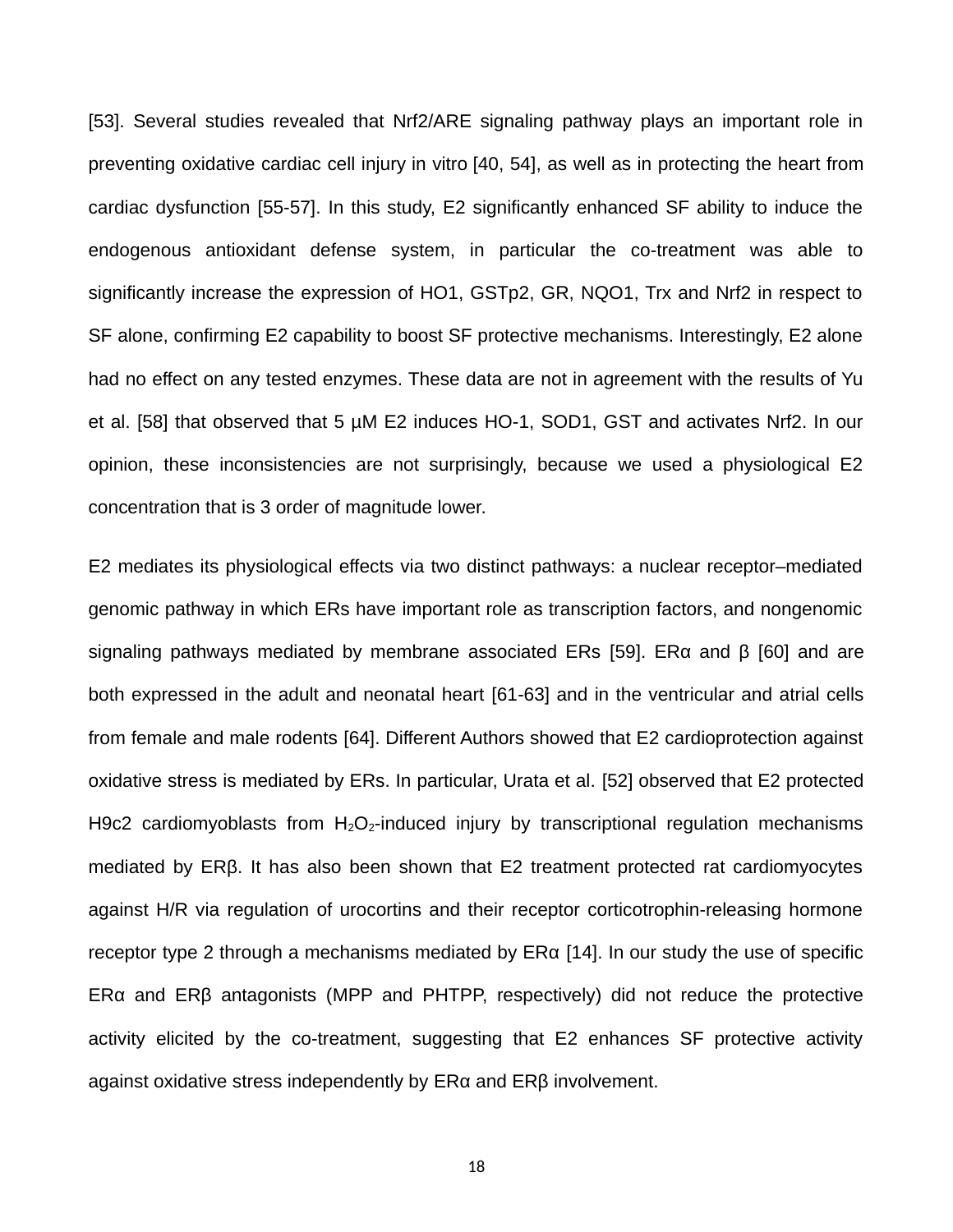A group of protein kinases which include Akt and ERK1/2 have been demonstrated to confer powerful cardioprotection against oxidative stress [65], therefore we speculated that the enhanced protective effect of SF in the presence of E2 could be mediated by the activation of Akt and ERK1/2 signaling pathways. Akt, a serine/threonine kinase, is activated by phosphatidylinositol-3-kinase (PI3K), and mediates multiple aspects of cellular functions, including survival, growth, and metabolism [66, 67]. After 2 h, SF did not increase Akt phosphorylation in respect to control cells, meanwhile both E2 and the co-treatment markedly activated Akt, suggesting a potential contribution of E2 in the regulation of this protective kinase. Our data are consistent with previous observations on E2 ability to activate Akt signaling pathways in cardiomyocytes [10, 52].

Many studies support the beneficial role of ERK1/2 signaling in the heart [68]. Upon activation, ERK1/2 phosphorylate multiple intracellular targets, both in the cytoplasm and in the nucleus. Cytosolic substrates include approximately 70 proteins [69], while in the nucleus ERK1/2 phosphorylate numerous transcription factors that induce heart gene expression [70]. Interestingly, the activation of ERK1/2 induced by SF+E2 treatment was markedly higher in respect to the single treatments. Moreover, these effects cannot be explained by a simple additive effect of E2 and SF, but rather by a synergic action.

In order to better clarify the contribution of these two kinases on the ability of E2 to boost SF protective activity we used specific inhibitors of ERK1/2 and Akt phosphorylation. Of note, only the simultaneous presence of the two inhibitors significantly reduced  $SF + E2$  protective activity against oxidative stress. This is not surprisingly, because activated ERK1/2 and Akt often act on the same substrates, sometimes in concert, to promote cell survival [71].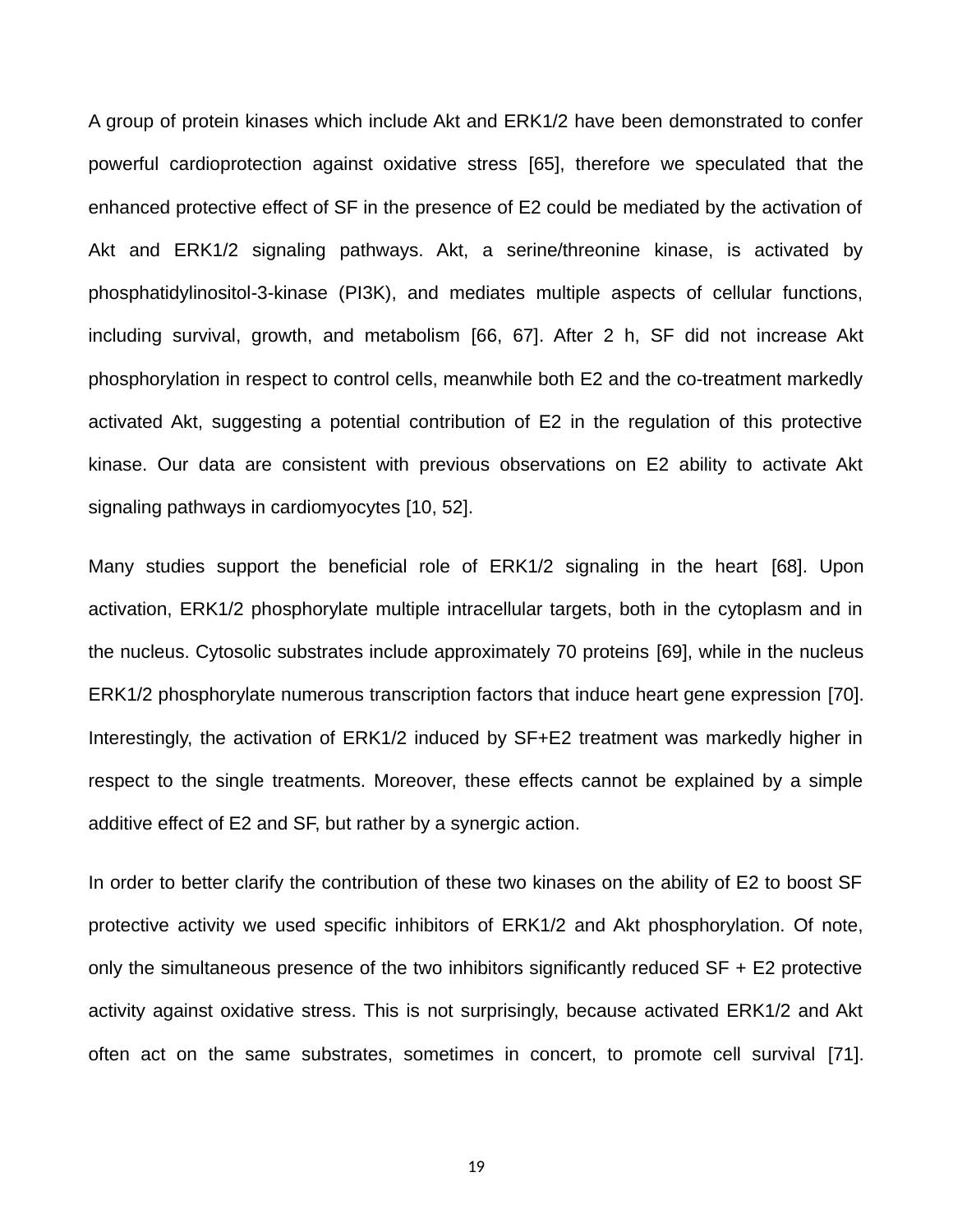Examples include the forkhead box O (FOXO) and c-Myc transcription factors BCL2 associated agonist of cell death (BAD) and GSK3[72-75].

To strength our observation on E2 ability to enhance SF protective activity against oxidative stress damage, we performed ultrastructural analyses of cell morphology in the same experimental conditions.

Cardiomyocytes exposure to  $H_2O_2$ showed several cytoplasmic vacuoles, mitochondria with enlarged internal cristae and dilated REG, are all morphological features connected with oxidative stress [76]. In agreement with biochemical data, only cardiomyocytes pre-treated with SF in the presence of E2 showed a well preserved morphology comparable with control cells, meanwhile SF or E2 alone were able to preserve, only partially, cell morphology impaired by  $H_2O_2$  exposure.

In conclusion, we report new findings in which E2 synergically increases SF protective effects against oxidative stress damage in cardiomyocytes, suggesting that nutraceutical efficacy might be modulated by sex hormons. These data open new avenues for further researches and strenght the concept that, similarly to studies on drugs, investigations on bioactive compounds should take into account gender differences.

**Funding:** This work was supported by "Fondazione del Monte di Bologna e Ravenna" Italy

**Conflict of Interest:** None of the authors has any conflict of interest that could affect the performance of the work or the interpretation of the data.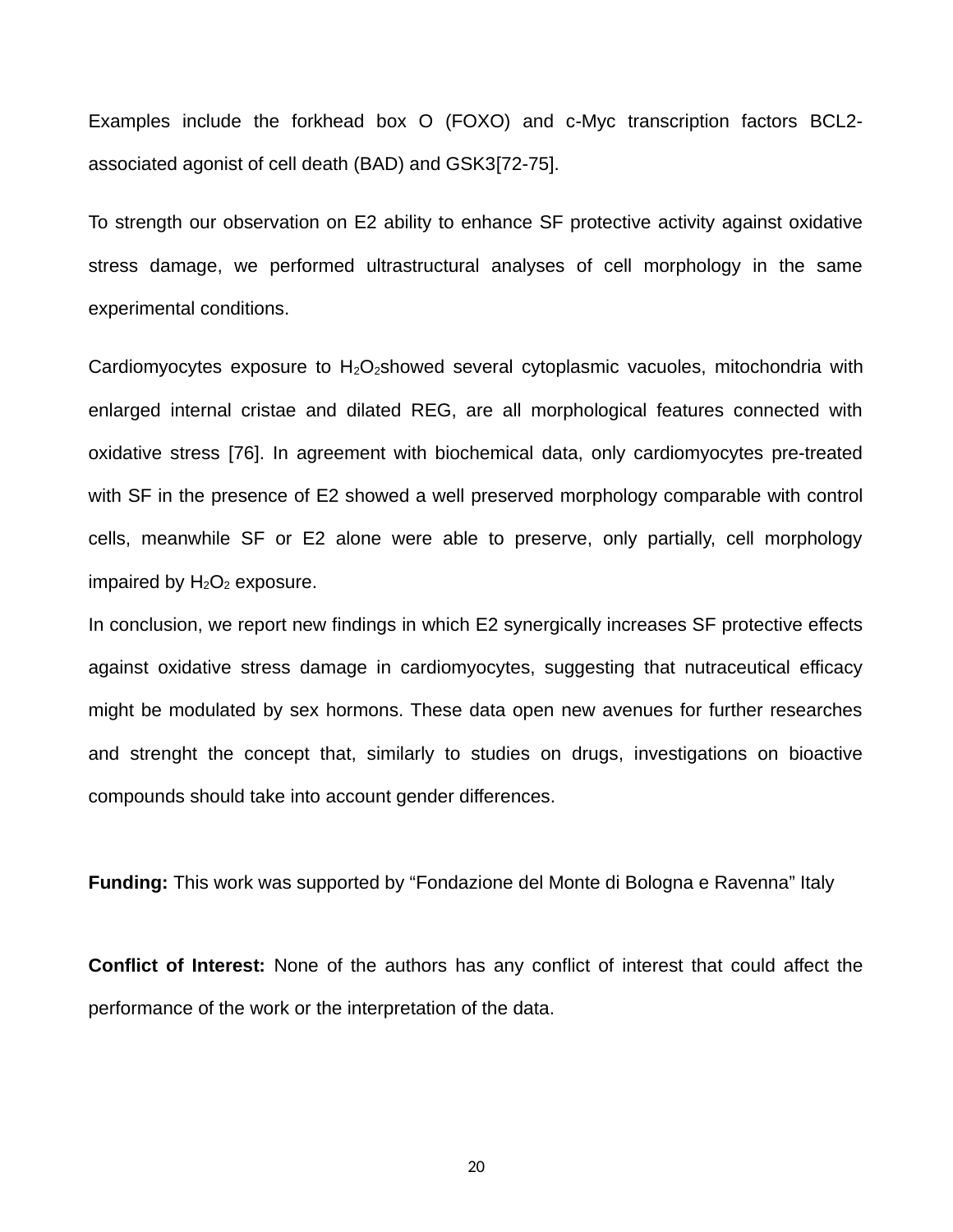## **References**

[1] Mathers CD, Loncar D. Projections of global mortality and burden of disease from 2002 to 2030. PLoS Med 2006;3:e442.

[2] Simon T, Mary-Krause M, Funck-Brentano C, Jaillon P. Sex differences in the prognosis of congestive heart failure: results from the Cardiac Insufficiency Bisoprolol Study (CIBIS II). Circulation 2001;103:375-80.

[3] Ho KK, Pinsky JL, Kannel WB, Levy D. The epidemiology of heart failure: the Framingham Study. J Am Coll Cardiol 1993;22:6A-13A.

[4] Levy D, Kenchaiah S, Larson MG, Benjamin EJ, Kupka MJ, Ho KK, et al. Long-term trends in the incidence of and survival with heart failure. N Engl J Med 2002;347:1397-402.

[5] Mosca L, Barrett-Connor E, Wenger NK. Sex/gender differences in cardiovascular disease prevention: what a difference a decade makes. Circulation 2011;124:2145-54.

[6] Shlipak MG, Angeja BG, Go AS, Frederick PD, Canto JG, Grady D. Hormone therapy and in-hospital survival after myocardial infarction in postmenopausal women. Circulation 2001;104:2300-4.

[7] Newton KM, LaCroix AZ, McKnight B, Knopp RH, Siscovick DS, Heckbert SR, et al.

Estrogen replacement therapy and prognosis after first myocardial infarction. Am J Epidemiol 1997;145:269-77.

[8] Ylikorkala O. HRT as secondary prevention of cardiovascular disease. Maturitas 2004;47:315-8.

[9] Osborne CK, Zhao H, Fuqua SA. Selective estrogen receptor modulators: structure, function, and clinical use. J Clin Oncol 2000;18:3172-86.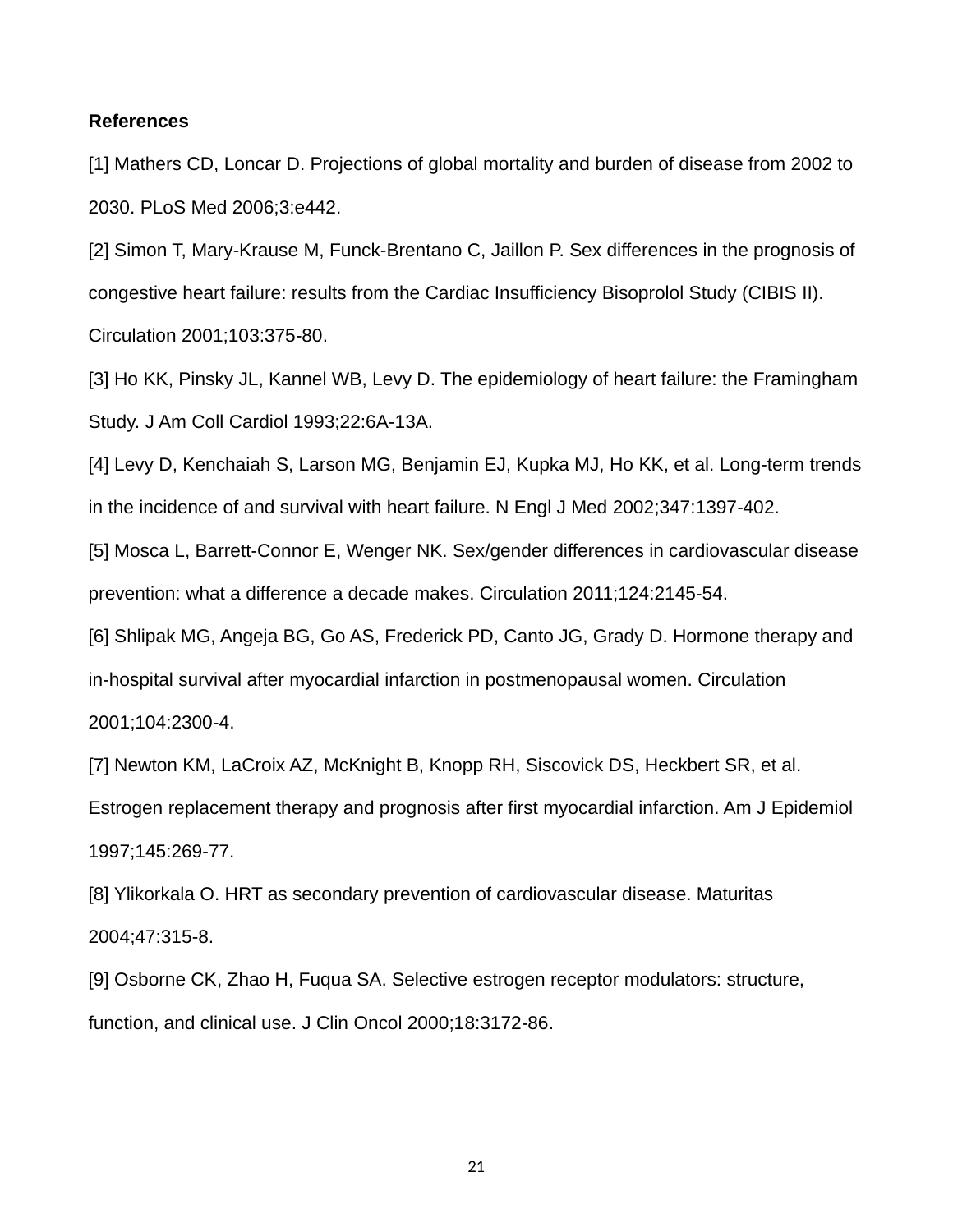[10] Patten RD, Pourati I, Aronovitz MJ, Baur J, Celestin F, Chen X, et al. 17beta-estradiol reduces cardiomyocyte apoptosis in vivo and in vitro via activation of phospho-inositide-3 kinase/Akt signaling. Circ Res 2004;95:692-9.

[11] Kim JK, Pedram A, Razandi M, Levin ER. Estrogen prevents cardiomyocyte apoptosis through inhibition of reactive oxygen species and differential regulation of p38 kinase isoforms. J Biol Chem 2006;281:6760-7.

[12] Pedram A, Razandi M, Narayanan R, Dalton JT, McKinsey TA, Levin ER. Estrogen regulates histone deacetylases to prevent cardiac hypertrophy. Mol Biol Cell 2013;24:3805- 18.

[13] Shen T, Ding L, Ruan Y, Qin W, Lin Y, Xi C, et al. SIRT1 functions as an important regulator of estrogen-mediated cardiomyocyte protection in angiotensin II-induced heart hypertrophy. Oxid Med Cell Longev 2014;2014:713894.

[14] Cong B, Xu Y, Sheng H, Zhu X, Wang L, Zhao W, et al. Cardioprotection of 17β-estradiol against hypoxia/reoxygenation in cardiomyocytes is partly through up-regulation of CRH receptor type 2. Mol Cell Endocrinol 2014;382:17-25.

[15] Hsieh DJ, Kuo WW, Lai YP, Shibu MA, Shen CY, Pai P, et al. 17β-Estradiol and/or Estrogen Receptor β Attenuate the Autophagic and Apoptotic Effects Induced by Prolonged Hypoxia Through HIF-1α-Mediated BNIP3 and IGFBP-3 Signaling Blockage. Cell Physiol Biochem 2015;36:274-84.

[16] Liou CM, Yang AL, Kuo CH, Tin H, Huang CY, Lee SD. Effects of 17beta-estradiol on cardiac apoptosis in ovariectomized rats. Cell Biochem Funct 2010;28:521-8.

[17] Wu CH, Liu JY, Wu JP, Hsieh YH, Liu CJ, Hwang JM, et al. 17beta-estradiol reduces cardiac hypertrophy mediated through the up-regulation of PI3K/Akt and the suppression of calcineurin/NF-AT3 signaling pathways in rats. Life Sci 2005;78:347-56.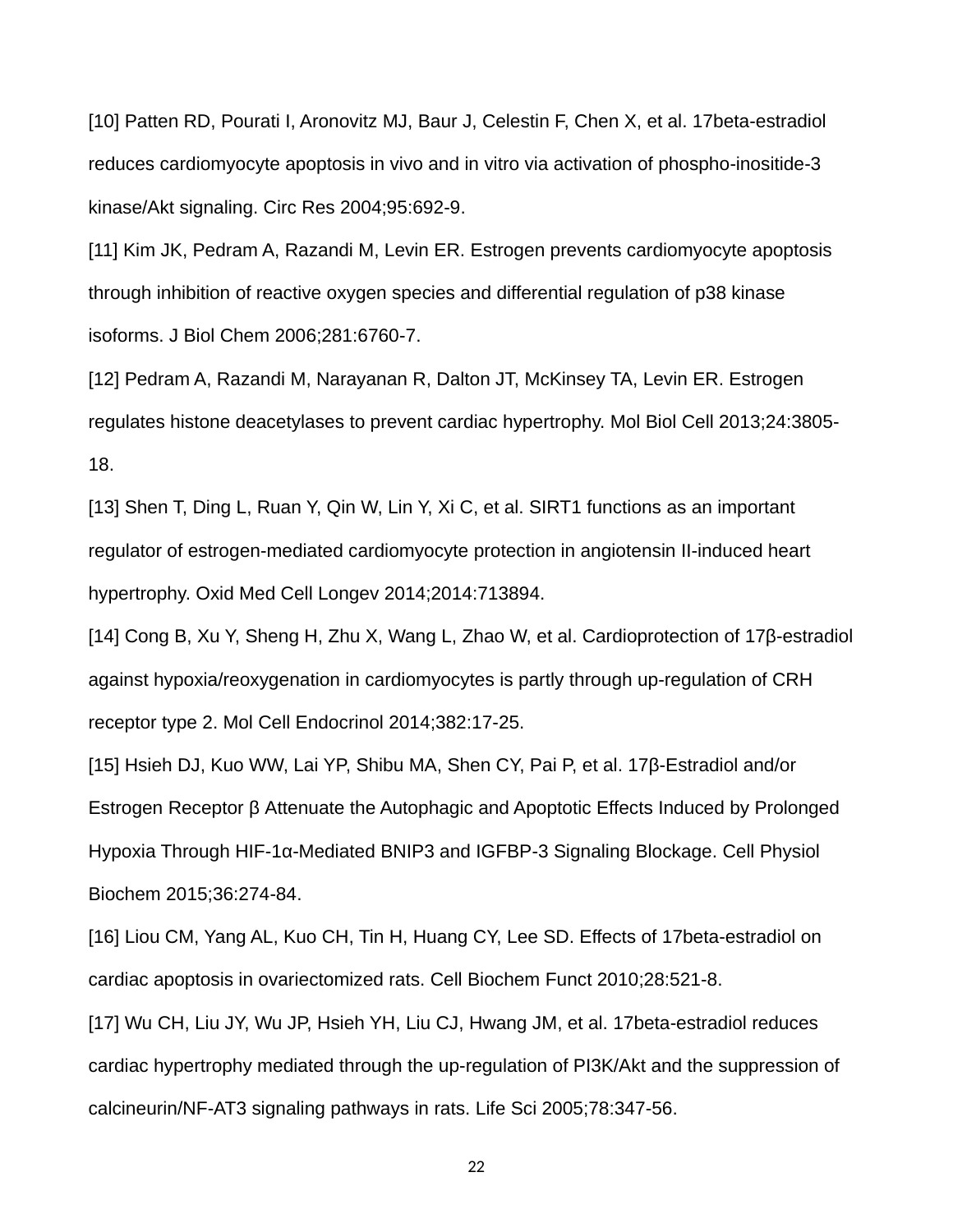[18] Hale SL, Birnbaum Y, Kloner RA. beta-Estradiol, but not alpha-estradiol, reduced myocardial necrosis in rabbits after ischemia and reperfusion. Am Heart J 1996;132:258-62. [19] Zhai P, Eurell TE, Cotthaus R, Jeffery EH, Bahr JM, Gross DR. Effect of estrogen on global myocardial ischemia-reperfusion injury in female rats. Am J Physiol Heart Circ Physiol 2000;279:H2766-75.

[20] Spoletini I, Vitale C, Malorni W, Rosano GM. Sex differences in drug effects: interaction with sex hormones in adult life. Handb Exp Pharmacol 2012:91-105.

[21] Anderson GD. Sex and racial differences in pharmacological response: where is the evidence? Pharmacogenetics, pharmacokinetics, and pharmacodynamics. J Womens Health (Larchmt) 2005;14:19-29.

[22] Regitz-Zagrosek V. Therapeutic implications of the gender-specific aspects of cardiovascular disease. Nat Rev Drug Discov 2006;5:425-38.

[23] Malaguti M, Angeloni C, Hrelia S. Nutraceutical Bioactive Compounds Promote Healthspan Counteracting Cardiovascular Diseases. J Am Coll Nutr 2015;34 Suppl 1:22-7. [24] Danilov CA, Chandrasekaran K, Racz J, Soane L, Zielke C, Fiskum G. Sulforaphane protects astrocytes against oxidative stress and delayed death caused by oxygen and glucose deprivation. Glia 2009;57:645-56.

[25] Kensler TW, Egner PA, Agyeman AS, Visvanathan K, Groopman JD, Chen JG, et al. Keap1-nrf2 signaling: a target for cancer prevention by sulforaphane. Top Curr Chem 2013;329:163-77.

[26] Fuentes F, Paredes-Gonzalez X, Kong AT. Dietary Glucosinolates Sulforaphane, Phenethyl Isothiocyanate, Indole-3-Carbinol/3,3'-Diindolylmethane: Anti-Oxidative Stress/Inflammation, Nrf2, Epigenetics/Epigenomics and In Vivo Cancer Chemopreventive Efficacy. Curr Pharmacol Rep 2015;1:179-96.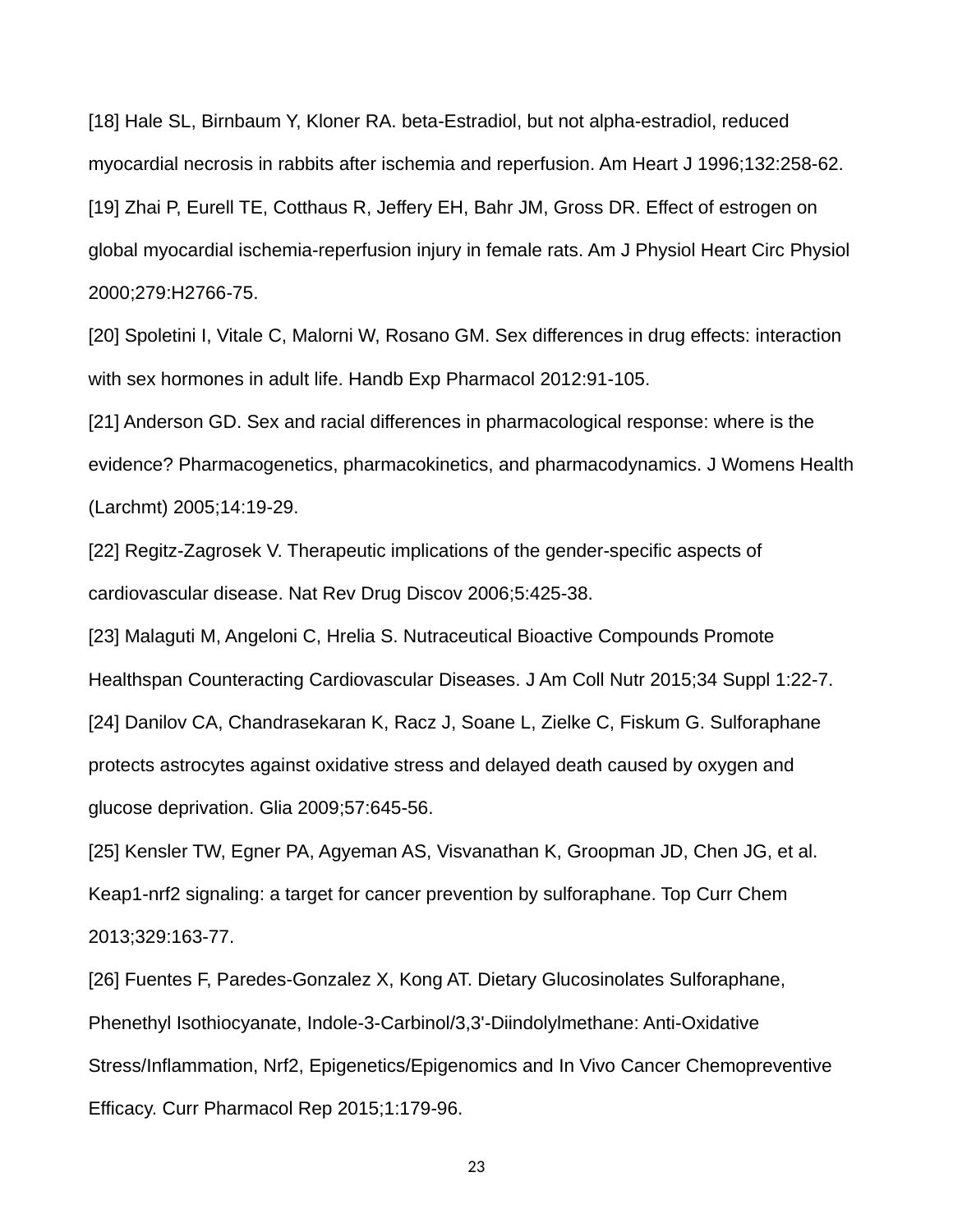[27] Vauzour D, Buonfiglio M, Corona G, Chirafisi J, Vafeiadou K, Angeloni C, et al. Sulforaphane protects cortical neurons against 5-S-cysteinyl-dopamine-induced toxicity through the activation of ERK1/2, Nrf-2 and the upregulation of detoxification enzymes. Mol Nutr Food Res 2010;54:532-42.

[28] Lenzi M, Fimognari C, Hrelia P. Sulforaphane as a promising molecule for fighting cancer. Cancer Treat Res 2014;159:207-23.

[29] Qi T, Xu F, Yan X, Li S, Li H. Sulforaphane exerts anti-inflammatory effects against lipopolysaccharide-induced acute lung injury in mice through the Nrf2/ARE pathway. Int J Mol Med 2016;37:182-8.

[30] Angeloni C, Malaguti M, Rizzo B, Barbalace MC, Fabbri D, Hrelia S. Neuroprotective effect of sulforaphane against methylglyoxal cytotoxicity. Chem Res Toxicol 2015;28:1234-45. [31] Tarozzi A, Angeloni C, Malaguti M, Morroni F, Hrelia S, Hrelia P. Sulforaphane as a potential protective phytochemical against neurodegenerative diseases. Oxid Med Cell Longev 2013;2013:415078.

[32] Bonetto JH, Fernandes RO, Seolin BG, Müller DD, Teixeira RB, Araujo AS, et al. Sulforaphane improves oxidative status without attenuating the inflammatory response or cardiac impairment induced by ischemia-reperfusion in rats. Can J Physiol Pharmacol 2016;94:508-16.

[33] Fernandes RO, De Castro AL, Bonetto JH, Ortiz VD, Müller DD, Campos-Carraro C, et al. Sulforaphane effects on postinfarction cardiac remodeling in rats: modulation of redoxsensitive prosurvival and proapoptotic proteins. J Nutr Biochem 2016;34:106-17. [34] Ho JN, Yoon HG, Park CS, Kim S, Jun W, Choue R, et al. Isothiocyanates ameliorate the symptom of heart dysfunction and mortality in a murine AIDS model by inhibiting apoptosis in the left ventricle. J Med Food 2012;15:781-7.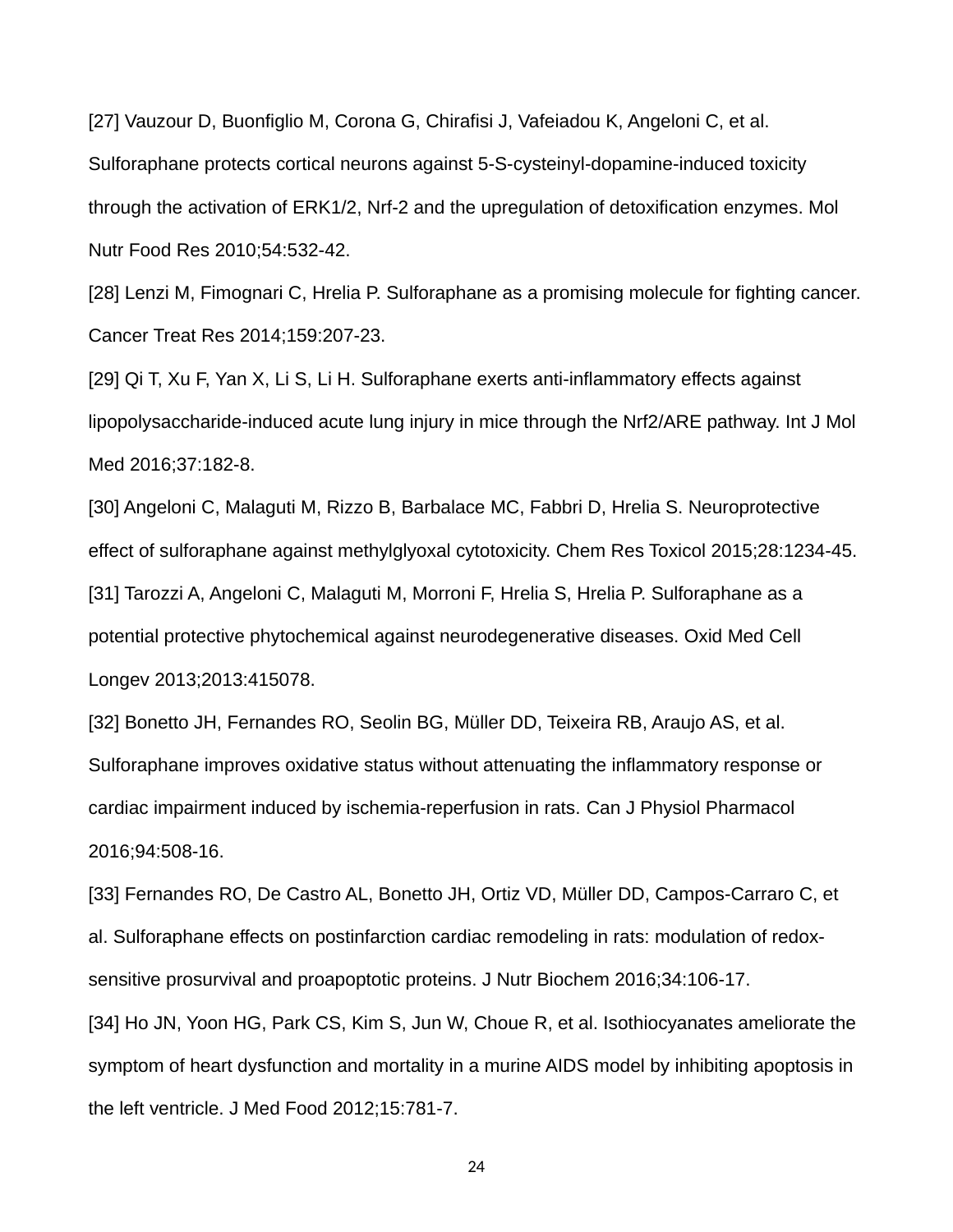[35] Li Z, Galli U, Becker LE, Bruns H, Nickkolgh A, Hoffmann K, et al. Sulforaphane protects hearts from early injury after experimental transplantation. Ann Transplant 2013;18:558-66. [36] Angeloni C, Leoncini E, Malaguti M, Angelini S, Hrelia P, Hrelia S. Modulation of phase II enzymes by sulforaphane: implications for its cardioprotective potential. J Agric Food Chem 2009;57:5615-22.

[37] Angeloni C, Turroni S, Bianchi L, Fabbri D, Motori E, Malaguti M, et al. Novel targets of sulforaphane in primary cardiomyocytes identified by proteomic analysis. PLoS One 2013;8:e83283.

[38] Leoncini E, Malaguti M, Angeloni C, Motori E, Fabbri D, Hrelia S. Cruciferous vegetable phytochemical sulforaphane affects phase II enzyme expression and activity in rat cardiomyocytes through modulation of Akt signaling pathway. J Food Sci 2011;76:H175-81. [39] Angeloni C, Maraldi T, Ghelli A, Rugolo M, Leoncini E, Hakim G, et al. Green tea modulates alpha(1)-adrenergic stimulated glucose transport in cultured rat cardiomyocytes. J Agric Food Chem 2007;55:7553-8.

[40] Angeloni C, Motori E, Fabbri D, Malaguti M, Leoncini E, Lorenzini A, et al. H2O2 preconditioning modulates phase II enzymes through p38 MAPK and PI3K/Akt activation. Am J Physiol Heart Circ Physiol 2011;300:H2196-205.

[41] Pfaffl MW. A new mathematical model for relative quantification in real-time RT-PCR. Nucleic Acids Res 2001;29:e45.

[42] La Colla A, Vasconsuelo A, Milanesi L. 17β-Estradiol Protects Skeletal Myoblasts From Apoptosis Through p53, Bcl-2, and FoxO Families. 2016. p. 1-12.

[43] Nagira K, Sasaoka T, Wada T, Fukui K, Ikubo M, Hori S, et al. Altered subcellular distribution of estrogen receptor alpha is implicated in estradiol-induced dual regulation of insulin signaling in 3T3-L1 adipocytes. Endocrinology 2006;147:1020-8.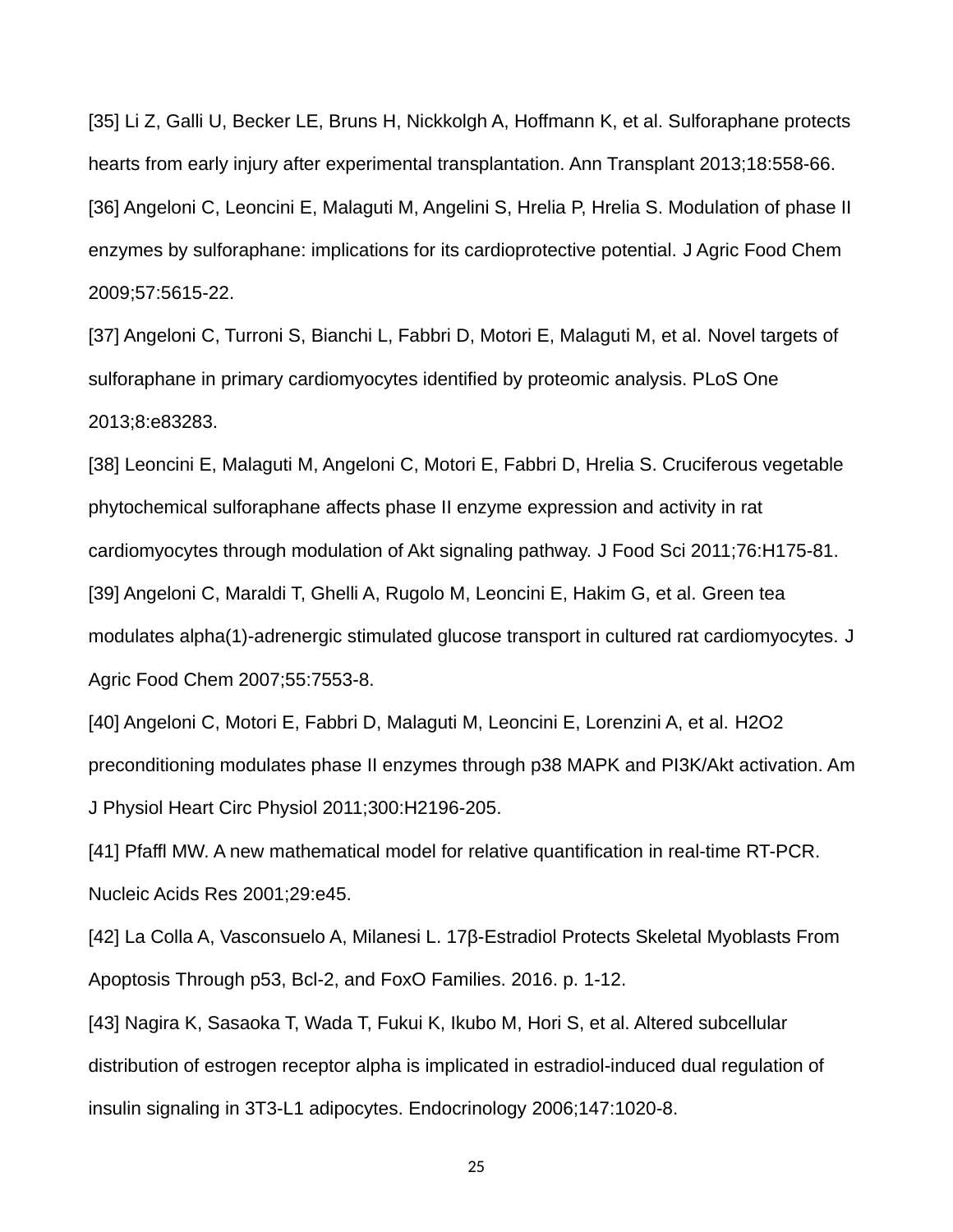[44] Saha S, Hollands W, Teucher B, Needs PW, Narbad A, Ortori CA, et al. Isothiocyanate concentrations and interconversion of sulforaphane to erucin in human subjects after consumption of commercial frozen broccoli compared to fresh broccoli. Mol Nutr Food Res 2012;56:1906-16.

[45] Atwell LL, Hsu A, Wong CP, Stevens JF, Bella D, Yu TW, et al. Absorption and chemopreventive targets of sulforaphane in humans following consumption of broccoli sprouts or a myrosinase-treated broccoli sprout extract. Mol Nutr Food Res 2015;59:424-33. [46] Matsui T, Tao J, del Monte F, Lee KH, Li L, Picard M, et al. Akt activation preserves cardiac function and prevents injury after transient cardiac ischemia in vivo. Circulation 2001;104:330-5.

[47] Kehat I, Molkentin JD. Extracellular signal-regulated kinase 1/2 (ERK1/2) signaling in cardiac hypertrophy. Ann N Y Acad Sci 2010;1188:96-102.

[48] Csányi G, Yao M, Rodríguez AI, Al Ghouleh I, Sharifi-Sanjani M, Frazziano G, et al. Thrombospondin-1 regulates blood flow via CD47 receptor-mediated activation of NADPH oxidase 1. Arterioscler Thromb Vasc Biol 2012;32:2966-73.

[49] Elahi MM, Kong YX, Matata BM. Oxidative stress as a mediator of cardiovascular disease. Oxid Med Cell Longev 2009;2:259-69.

[50] Touyz RM, Briones AM. Reactive oxygen species and vascular biology: implications in human hypertension. Hypertens Res 2011;34:5-14.

[51] Alissa EM, Ferns GA. Functional foods and nutraceuticals in the primary prevention of cardiovascular diseases. J Nutr Metab 2012;2012:569486.

[52] Urata Y, Ihara Y, Murata H, Goto S, Koji T, Yodoi J, et al. 17Beta-estradiol protects against oxidative stress-induced cell death through the glutathione/glutaredoxin-dependent redox regulation of Akt in myocardiac H9c2 cells. J Biol Chem 2006;281:13092-102.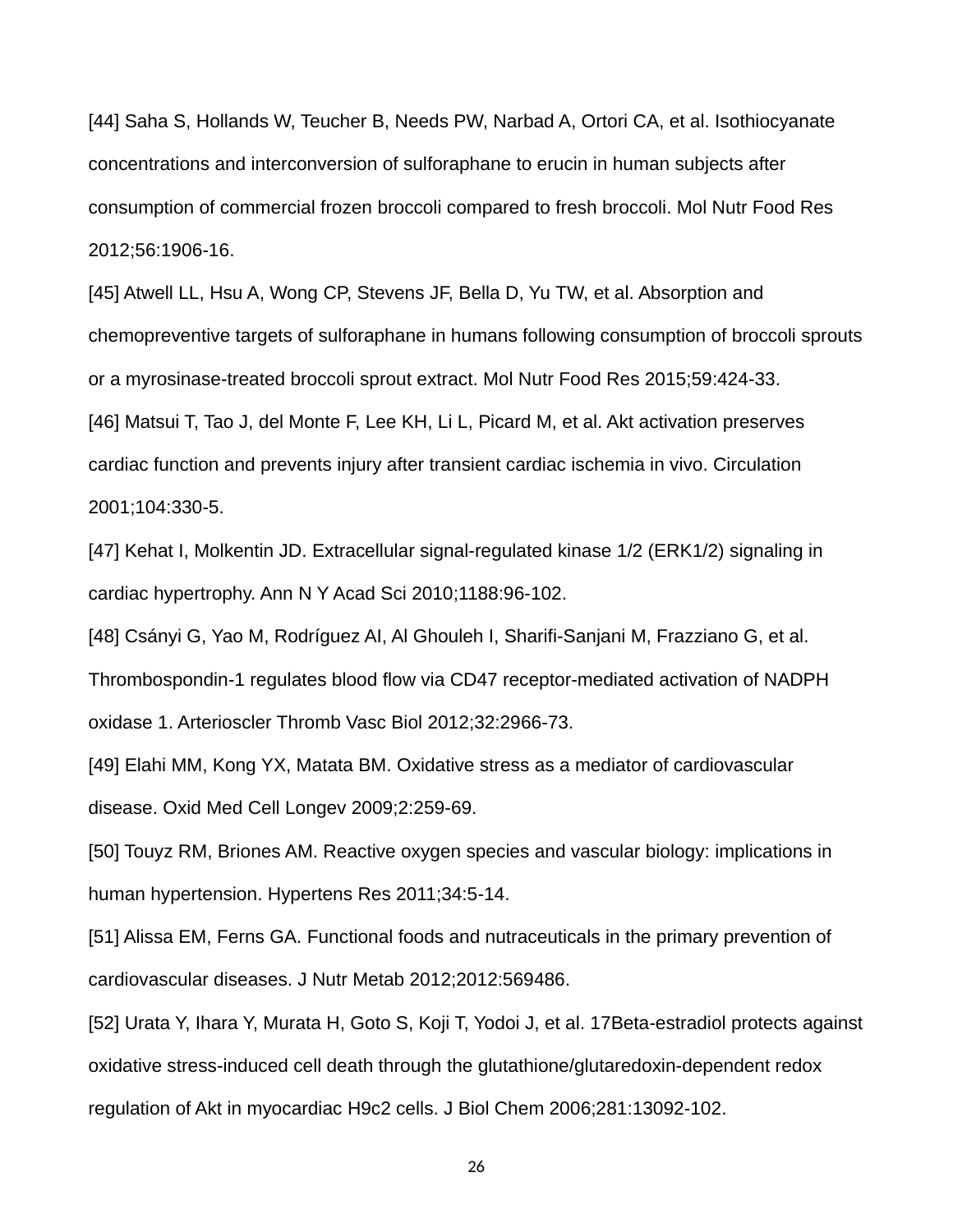[53] Hybertson BM, Gao B, Bose SK, McCord JM. Oxidative stress in health and disease: the therapeutic potential of Nrf2 activation. Mol Aspects Med 2011;32:234-46.

[54] Zhu H, Itoh K, Yamamoto M, Zweier JL, Li Y. Role of Nrf2 signaling in regulation of antioxidants and phase 2 enzymes in cardiac fibroblasts: protection against reactive oxygen and nitrogen species-induced cell injury. FEBS Lett 2005;579:3029-36.

[55] Matsushima S, Kinugawa S, Ide T, Matsusaka H, Inoue N, Ohta Y, et al. Overexpression of glutathione peroxidase attenuates myocardial remodeling and preserves diastolic function in diabetic heart. Am J Physiol Heart Circ Physiol 2006;291:H2237-45.

[56] Lu Z, Xu X, Hu X, Zhu G, Zhang P, van Deel ED, et al. Extracellular superoxide dismutase deficiency exacerbates pressure overload-induced left ventricular hypertrophy and dysfunction. Hypertension 2008;51:19-25.

[57] Hu CM, Chen YH, Chiang MT, Chau LY. Heme oxygenase-1 inhibits angiotensin IIinduced cardiac hypertrophy in vitro and in vivo. Circulation 2004;110:309-16.

[58] Yu J, Zhao Y, Li B, Sun L, Huo H. 17β-estradiol regulates the expression of antioxidant enzymes in myocardial cells by increasing Nrf2 translocation. J Biochem Mol Toxicol 2012;26:264-9.

[59] Knowlton AA, Lee AR. Estrogen and the cardiovascular system. Pharmacol Ther 2012;135:54-70.

[60] Mendelsohn ME, Karas RH. Molecular and cellular basis of cardiovascular gender differences. Science 2005;308:1583-7.

[61] Grohé C, Kahlert S, Löbbert K, Stimpel M, Karas RH, Vetter H, et al. Cardiac myocytes and fibroblasts contain functional estrogen receptors. FEBS Lett 1997;416:107-12.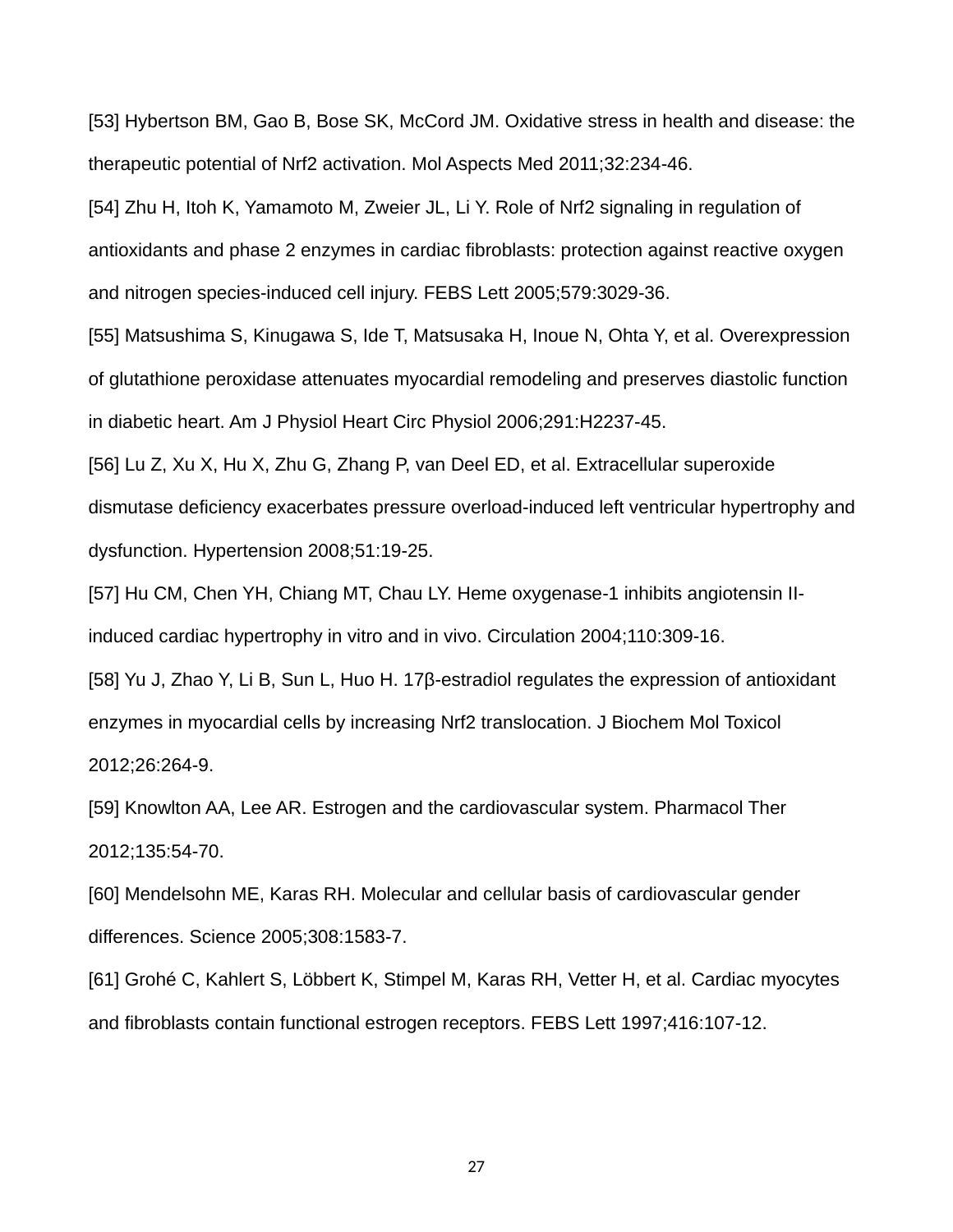[62] Mahmoodzadeh S, Eder S, Nordmeyer J, Ehler E, Huber O, Martus P, et al. Estrogen receptor alpha up-regulation and redistribution in human heart failure. FASEB J 2006;20:926- 34.

[63] Taylor AH, Al-Azzawi F. Immunolocalisation of oestrogen receptor beta in human tissues. J Mol Endocrinol 2000;24:145-55.

[64] Lizotte E, Grandy SA, Tremblay A, Allen BG, Fiset C. Expression, distribution and regulation of sex steroid hormone receptors in mouse heart. Cell Physiol Biochem 2009;23:75-86.

[65] Hausenloy DJ, Yellon DM. New directions for protecting the heart against ischaemiareperfusion injury: targeting the Reperfusion Injury Salvage Kinase (RISK)-pathway. Cardiovasc Res 2004;61:448-60.

[66] Shiojima I, Walsh K. Regulation of cardiac growth and coronary angiogenesis by the Akt/PKB signaling pathway. Genes Dev 2006;20:3347-65.

[67] Vadlakonda L, Dash A, Pasupuleti M, Anil Kumar K, Reddanna P. The Paradox of AktmTOR Interactions. Front Oncol 2013;3:165.

[68] Javadov S, Jang S, Agostini B. Crosstalk between mitogen-activated protein kinases and mitochondria in cardiac diseases: therapeutic perspectives. Pharmacol Ther 2014;144:202- 25.

[69] Tarone G, Sbroggiò M, Brancaccio M. Key role of ERK1/2 molecular scaffolds in heart pathology. Cell Mol Life Sci 2013;70:4047-54.

[70] MacLellan WR, Schneider MD. Genetic dissection of cardiac growth control pathways. Annu Rev Physiol 2000;62:289-319.

[71] Mendoza MC, Er EE, Blenis J. The Ras-ERK and PI3K-mTOR pathways: cross-talk and compensation. Trends Biochem Sci 2011;36:320-8.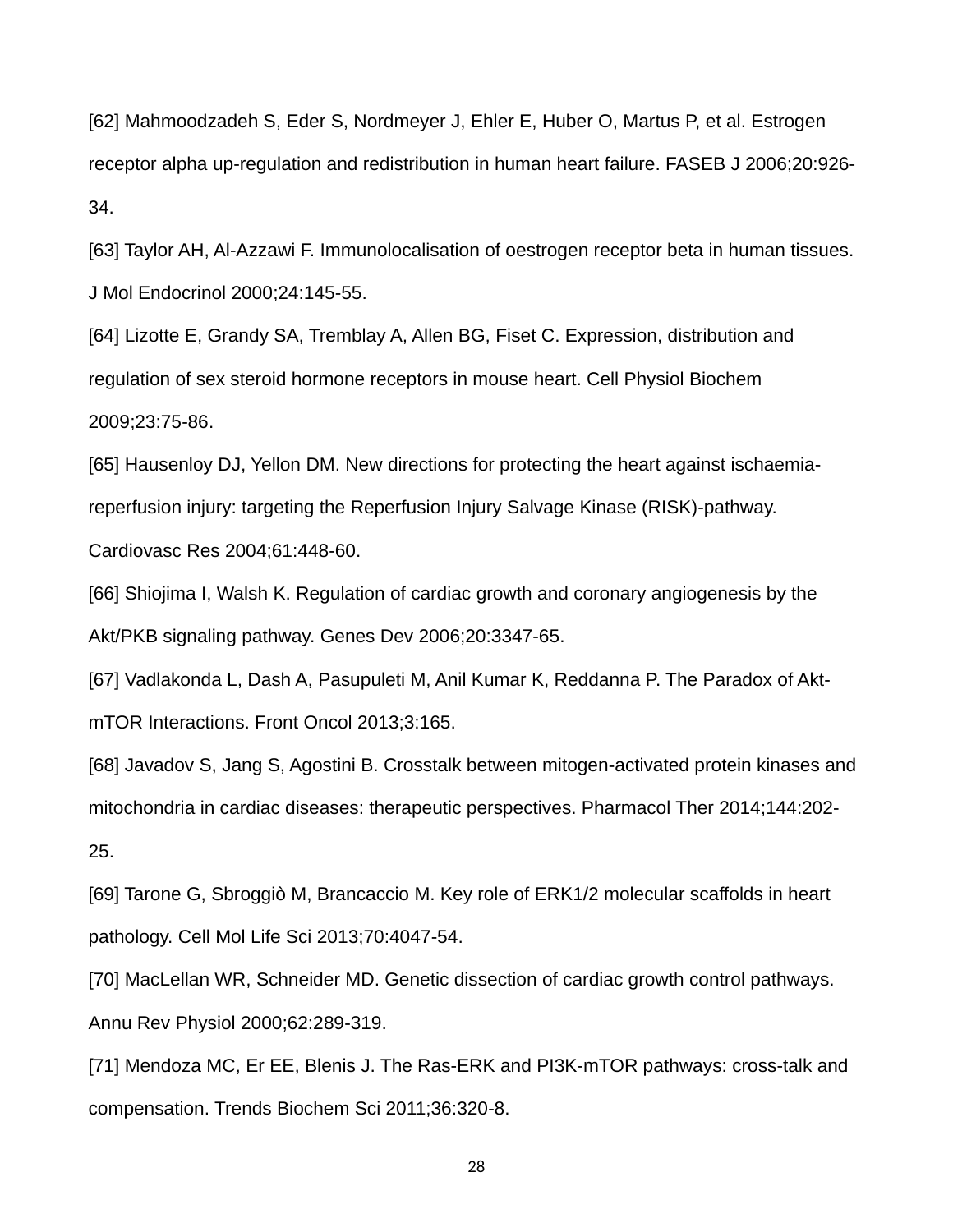[72] Yang JY, Zong CS, Xia W, Yamaguchi H, Ding Q, Xie X, et al. ERK promotes tumorigenesis by inhibiting FOXO3a via MDM2-mediated degradation. Nat Cell Biol 2008;10:138-48.

[73] Manning BD, Cantley LC. AKT/PKB signaling: navigating downstream. Cell 2007;129:1261-74.

[74] Biggs WH, Meisenhelder J, Hunter T, Cavenee WK, Arden KC. Protein kinase B/Aktmediated phosphorylation promotes nuclear exclusion of the winged helix transcription factor FKHR1. Proc Natl Acad Sci U S A 1999;96:7421-6.

[75] Greer EL, Brunet A. FOXO transcription factors at the interface between longevity and tumor suppression. Oncogene 2005;24:7410-25.

[76] Burattini S, Battistelli M, Falcieri E. Morpho-functional features of in-vitro cell death induced by physical agents. Curr Pharm Des 2010;16:1376-86.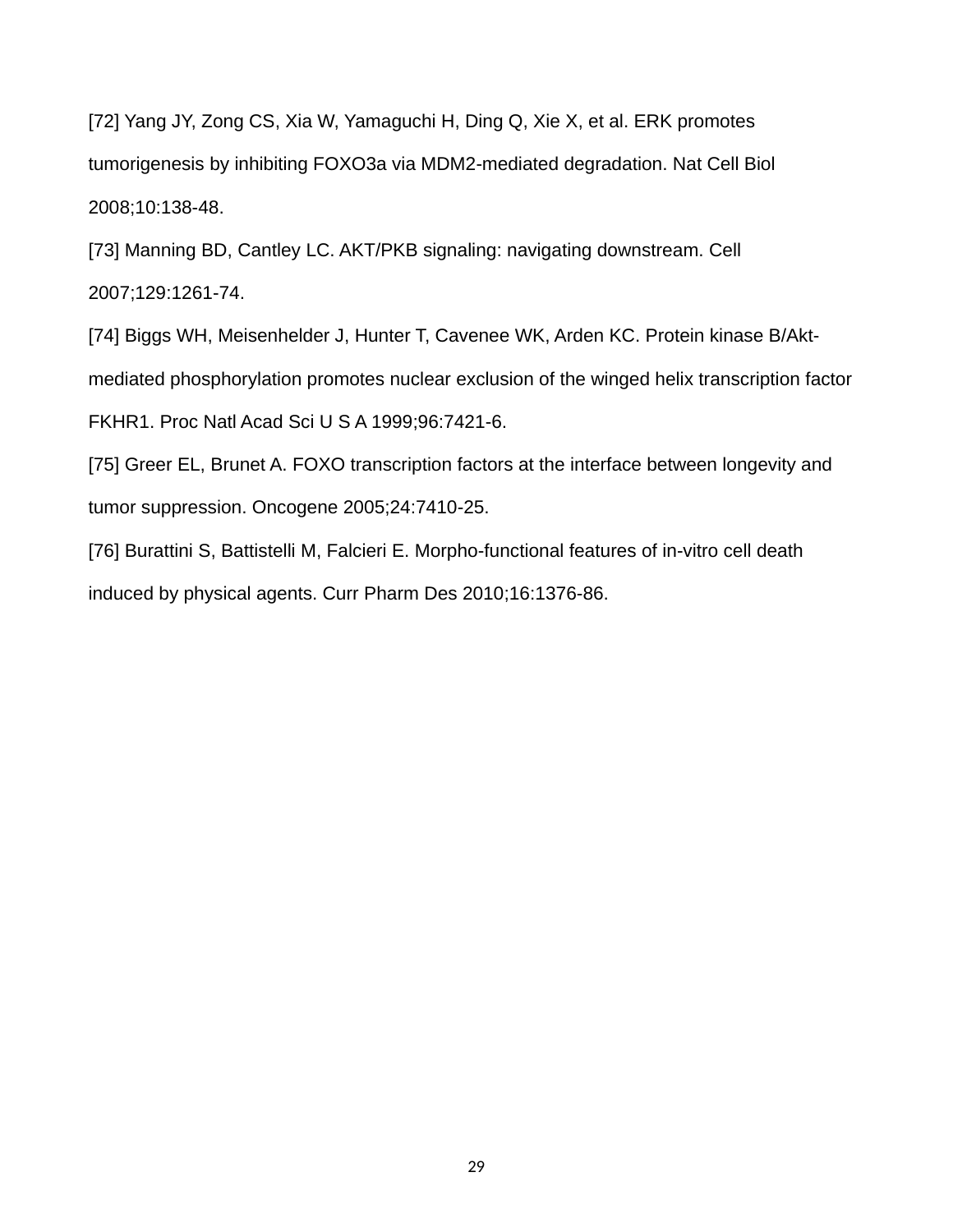## **FIGURE CAPTIONS**

**Figure 1. Effect of E2 on SF protective activity against H2O2-induced injury in cardiomyocytes.** Cells were treated with SF (0.1 – 0.5 µM) in the absence/presence of E2 (10 – 50 nM). **A.** Cell viability was measured by MTT assay as reported in Materials and Methods. **B.** Cell damage was measured by LDH activity in the culture medium as reported in Materials and Methods. Each bar represents means  $\pm$  SD of at least 4 independent experiments. Data were analyzed by one-way ANOVA followed by Bonferroni's test. \*p <0.05 with respect to control;  $\degree$ p< 0.05 with respect to H<sub>2</sub>O<sub>2</sub>; §p< 0.05 with respect to SF 0.5  $\mu$ M+H<sub>2</sub>O<sub>2</sub>

**Figure 2. Effect of E2 on SF ability to counteract ROS production in cardiomyocytes.** Cells were pre-treated with 0.5 µM SF in absence/presence of 10 nM E2. Intracellular ROS levels were measured with the peroxide-sensitive probe DCFH-DA as reported in Material and Methods. Data were expressed as percentage in respect to  $H_2O_2$  treated cells. Each bar represents means  $\pm$  SD of at least 4 independent experiments. Data were analyzed by oneway ANOVA followed by Bonferroni's test.  $\degree$ p< 0.05 with respect to H<sub>2</sub>O<sub>2</sub>; §p< 0.05 with respect to SF 0.5  $\mu$ M+H<sub>2</sub>O<sub>2</sub>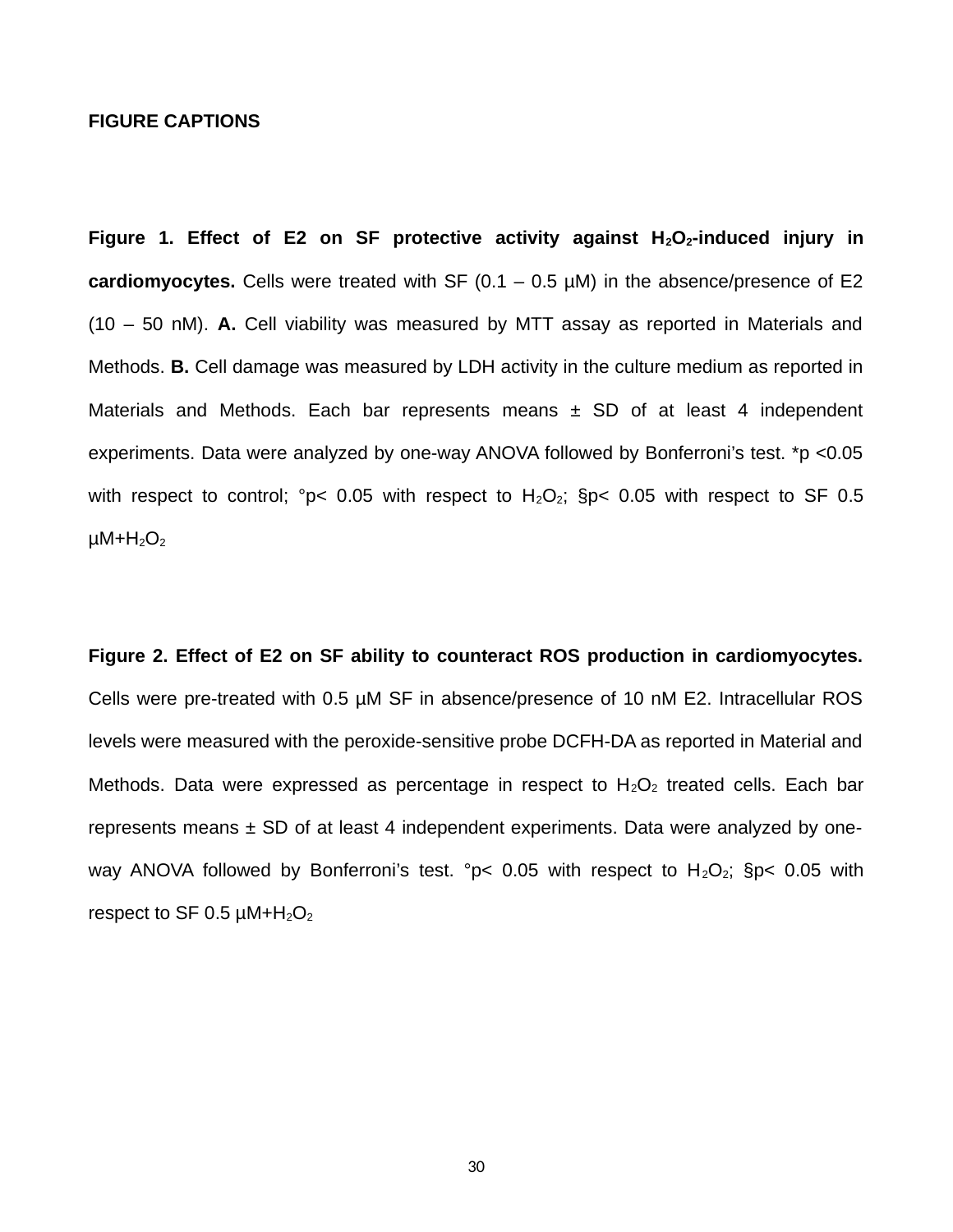**Figure 3. Effect of E2 on SF ability to counteract oxidative DNA damage in cardiomyocytes.** Cells were pre-treated with 0.5 µM SF in absence/presence of 10 nM E2 and then exposed to  $H_2O_2$  for 30 min. Intracellular oxidative DNA damage was detected using an immunofluorescence staining with anti-8-OHdG antibody as reported in Material and Methods. Images were acquired with a x100 objective. 8-OHdG: red fluorescence (Cy3); Nuclei: blue fluorescence (DAPI)

**Figure 4. Effect of E2 and SF on GSH levels in cardiomyocytes.** Cells were pre-treated with 0.5  $\mu$ M SF in absence/presence of 10 nM E2 and then exposed to H<sub>2</sub>O<sub>2</sub> for 30 min. GSH levels were measured using the fluorescence probe MCB as reported in Material and Methods. Each bar represents the mean  $\pm$  SD of 4 independent experiments. Data were analyzed by one-way analysis of variance (ANOVA) followed by Bonferroni's test.  $*p < 0.05$ with respect to control;  $\degree$ p < 0.05 with respect to H<sub>2</sub>O<sub>2</sub>.

**Figure 5. Effect of E2 and SF on the expression of GSTM1, GSTp2, GSTa3, HO1, GR, CAT, NQO1, Trx, Nrf2 in cardiomyocytes.** Cells were treated with 0.5 μM SF in absence/presence of 10 nM E2 for 24 h. Total RNA was isolated and the mRNA expression of target genes was quantified using RT-PCR normalized to β-actin and β2-microglobulin housekeeping genes as reported in Materials and Methods. Triplicate reactions were performed for each experiment. Each bar represents the mean ± SD of 3 independent experiments. Data were analyzed by one-way analysis of variance (ANOVA) followed by Bonferroni's test.  $* p < 0.05$  with respect to control;  $\S p < 0.05$  with respect to SF.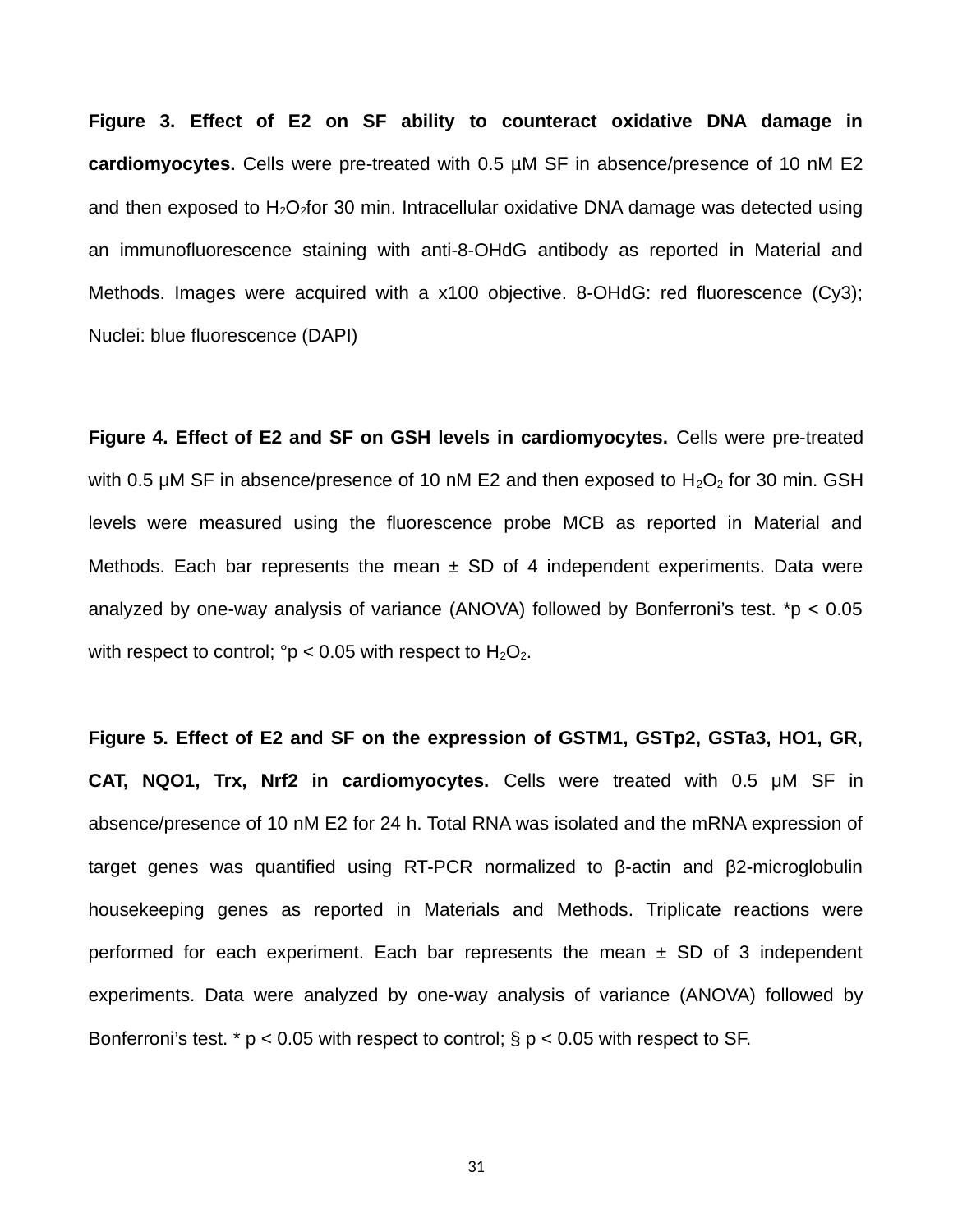**Figure 6. Effect of E2 and SF on Nrf2 protein expression in cardiomyocytes.** Cells were treated with 0.5 µM SF in absence/presence of 10 nM E2 for 24 h. Nrf2 was detected using an immunofluorescence staining with anti-Nrf2 antibody as reported in Material and Methods. Images were acquired with a x100 objective. Nrf2: green fluorescence (FITC); Nuclei: blue fluorescence (DAPI).

**Figure 7. Effect of E2 and SF on the expression of ERα and ERβ in cardiomyocytes.** Cells were treated with 0.5 μM SF in absence/presence of 10 nM E2 for 24 h. Total RNA was isolated and the mRNA expression of target genes was quantified using RT-PCR normalized to β-actin and β2-microglobulin housekeeping genes as reported in Materials and Methods. Triplicate reactions were performed for each experiment. Each bar represents the mean  $\pm$  SD of 3 independent experiments. Data were analyzed by one-way analysis of variance (ANOVA) followed by Bonferroni's test.

**Figure 8. Effect of ERα and ERβ antagonists on H2O2-induced injury in cardiomyocytes.** Cells were co-treated with 0.5 µM SF and 10 nM E2 in the absence/presence of 100 nM MPP (ER $\alpha$  antagonist) or 100 nM PHTPP (ER $\beta$  antagonist) for 24 h prior to H<sub>2</sub>O<sub>2</sub> exposure. Cell viability was measured by MTT assay as reported in Materials and Methods. Each bar represents means  $\pm$  SD of at least 4 independent experiments. Data were analysed by oneway ANOVA followed by Bonferroni's test. \*p <0.05 with respect to control; °p< 0.05 with respect to  $H_2O_2$ ;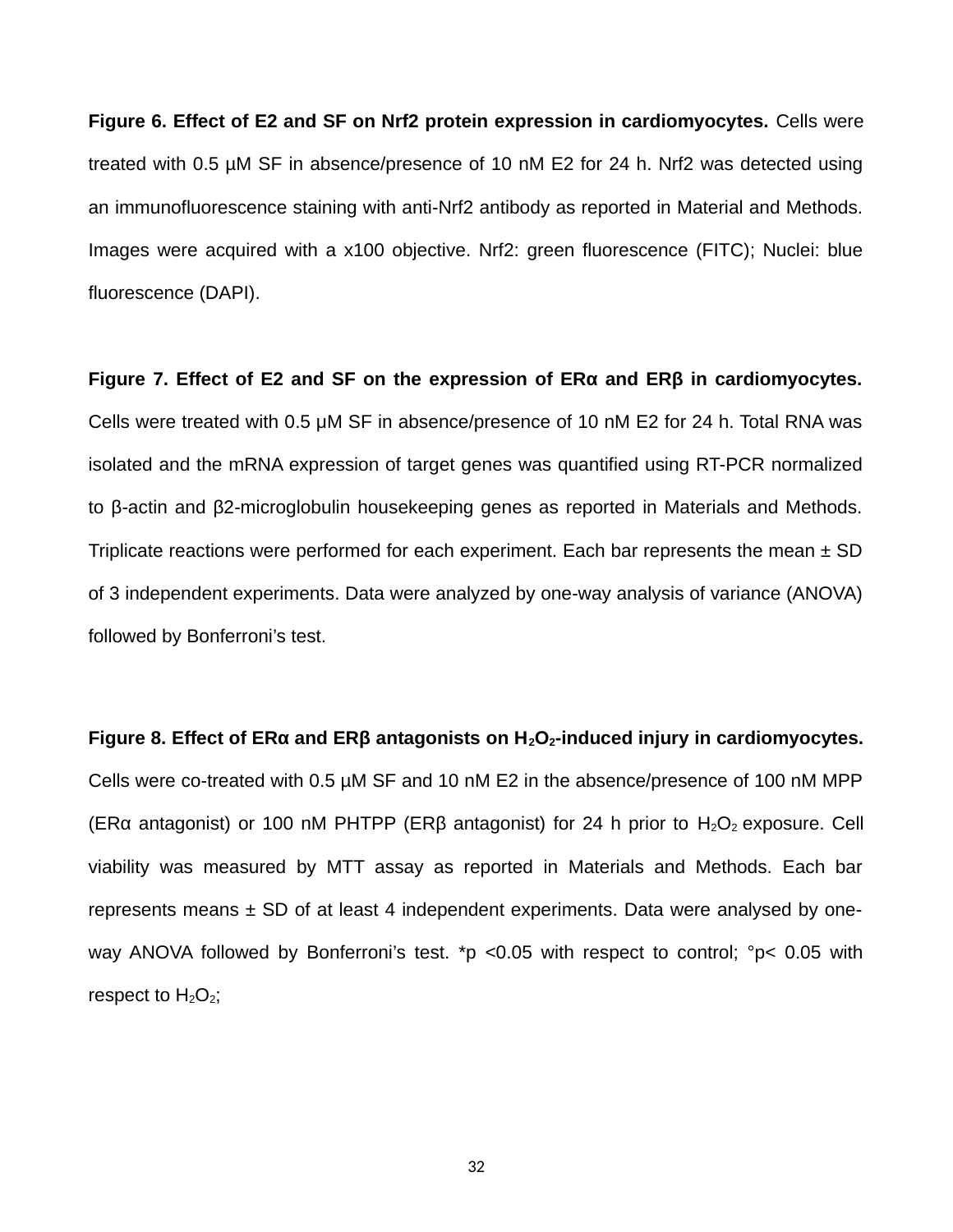**Figure 9. Modulation of ERK1/2 and Akt by SF and E2 in cardiomyocytes. A.** Cells were pre-treated with 0.5 µM SF in the absence/ presence of 10 nM E2 for different times (30 min – 6 h) and proteins were separated by SDS–PAGE electrophoresis and immunoblotted and probed for total and phosphorylated forms of ERK1/2 and Akt as reported in Materials and Methods. **B.** Cells were treated with 0.5 µM SF and 10 nM E2 in the absence/presence of 10  $\mu$ M LY or 10  $\mu$ M PD prior to H<sub>2</sub>O<sub>2</sub>exposure. Cell viability was measured by MTT assay as reported in Materials and Methods. Each bar represents means ± SD of at least 4 independent experiments. Data were analysed by one-way ANOVA followed by Bonferroni's;  $\degree$ p< 0.05 with respect to H<sub>2</sub>O<sub>2</sub>, § p < 0.05 with respect to SF+H<sub>2</sub>O<sub>2</sub>;

**Figure 10:** (A) control cardiomyocytes showing a preserved morphology (bar: 20 um). Details of cytoplasm in which mitochondria, RER and Golgi apparatus (arrow) were detected (insert; bar: 1um); (B) Cadiomyocytes exposed to  $H_2O_2$ . The cytoplasm was characterized by the presence of several vacuoles (arrow) (bar: 10 um); (C) Detail of the cytoplasm of cells showed in figure B in which numerous autophagic vacuoles were distinguished. Mitochondria were characterized by enlarged internal cristae (insert; bar: 500 nm) (bar: 2 um); (D) cardiomyocytes previously treated with E2 and subsequently exposed to oxidative stress. A few autophagic vacuoles and enlarged RER (\*) were observed (bar: 5 um). (E) Detail of cytoplasm of image E, in which dilated RER (\*) was observed. Mitochondria cristae preserved their regular shape (insert, bar: 500nm); (F) cardiomyocytes previously treated with SF and subsequently exposed to  $H_2O_2$ . Cells still showed several vacuoles in the cytoplasm (bar: 5 um); (G) cytoplasmic detail of image F with a few autophagic vacuoles (arrow) and lightly enlarged mitochondria (bar: 1 um); (H) cardiomyocytes previously treated with E2 and SF and subsequently exposed to  $H_2O_2$ . Nucleus and nucleoli were easily detected. Cytoplasm did not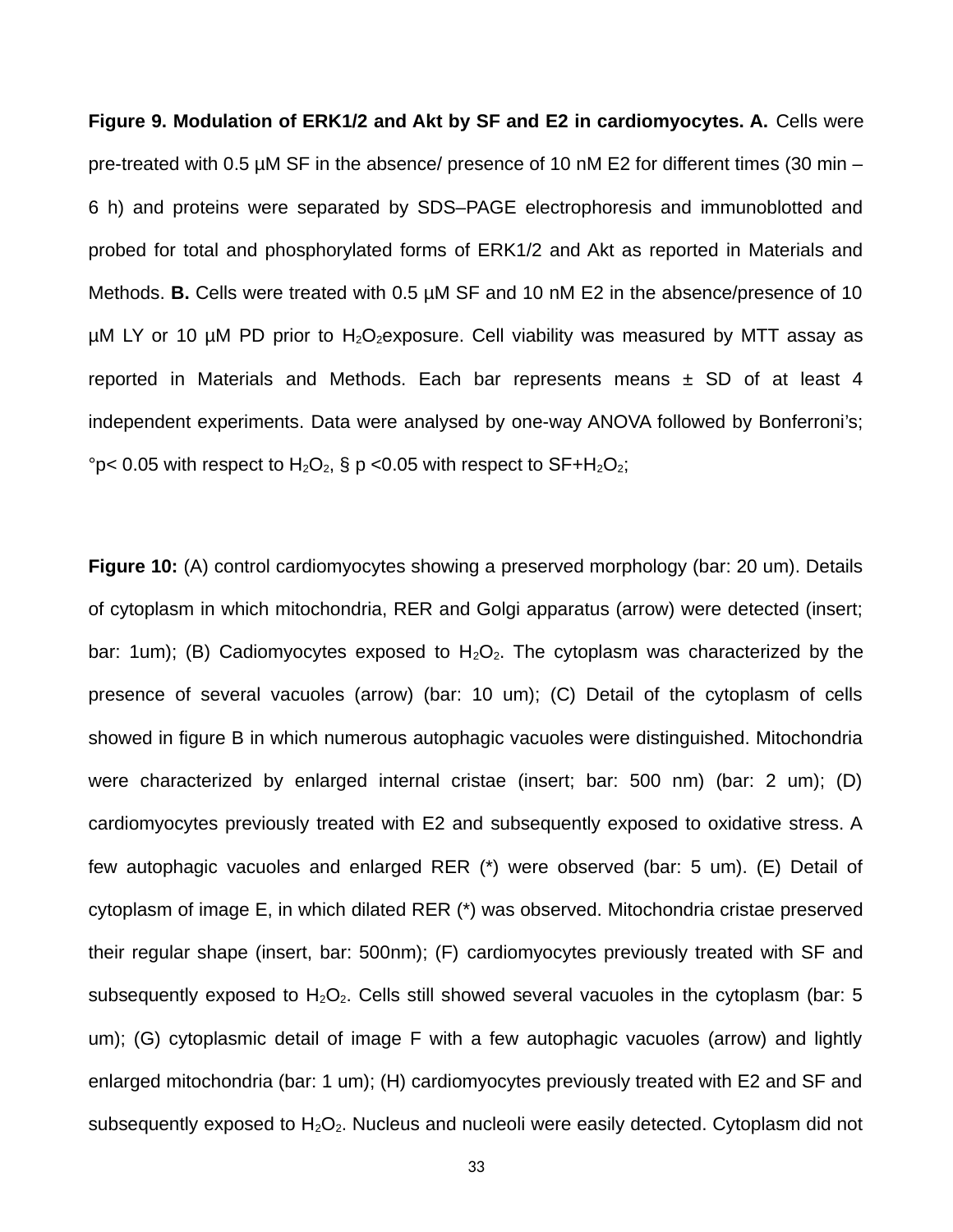show any vacuoles (bar: 10 um); (I) high magnification of cytoplasm of image C showing no vacuoles, well preserved nuclear membrane and regular RER (\*). Elongated mitochondria with preserved internal cristae were showed (insert; bar: 500nm). N: nucleus; n: nucleoli; m: mitochondria; nm: nuclear membrane.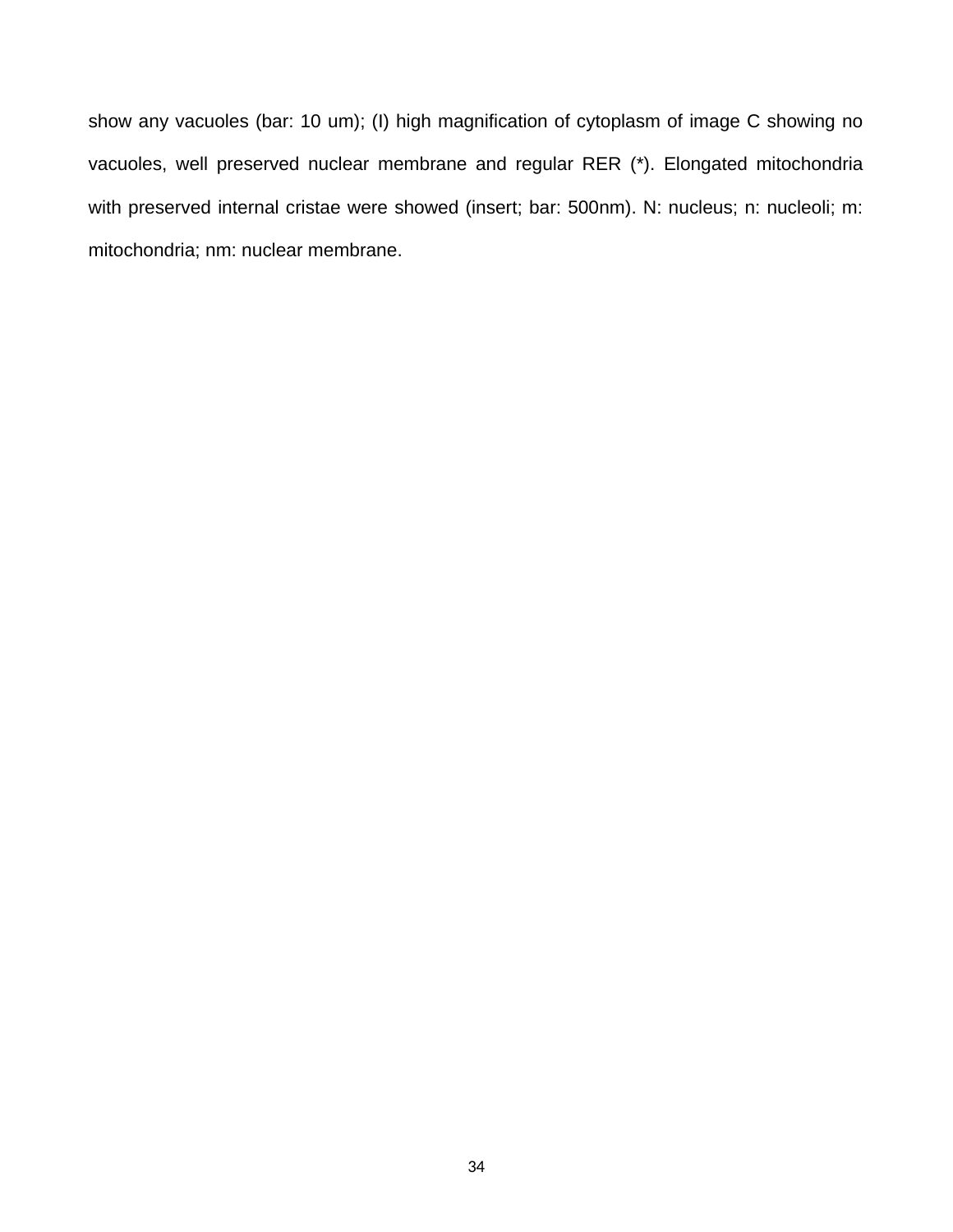

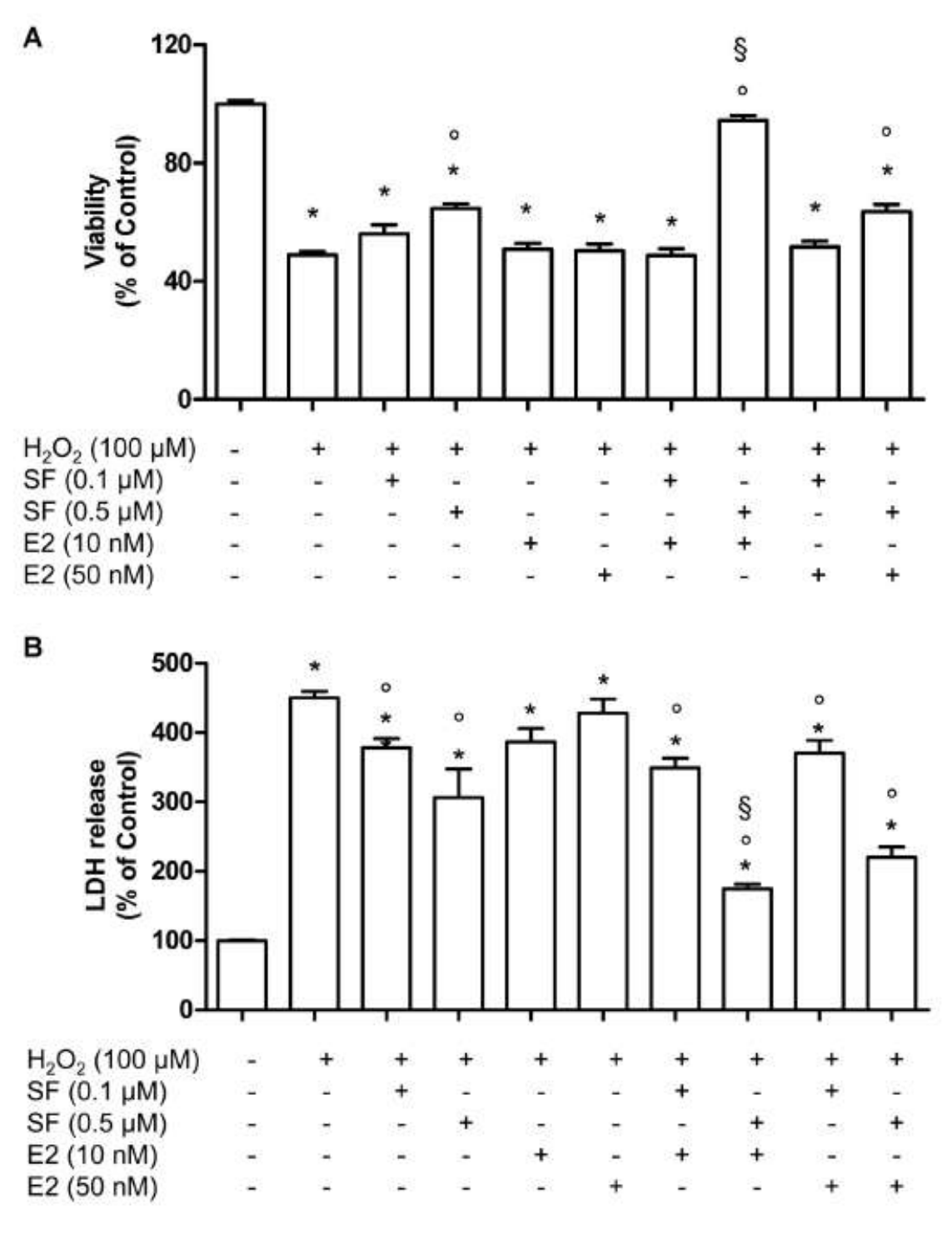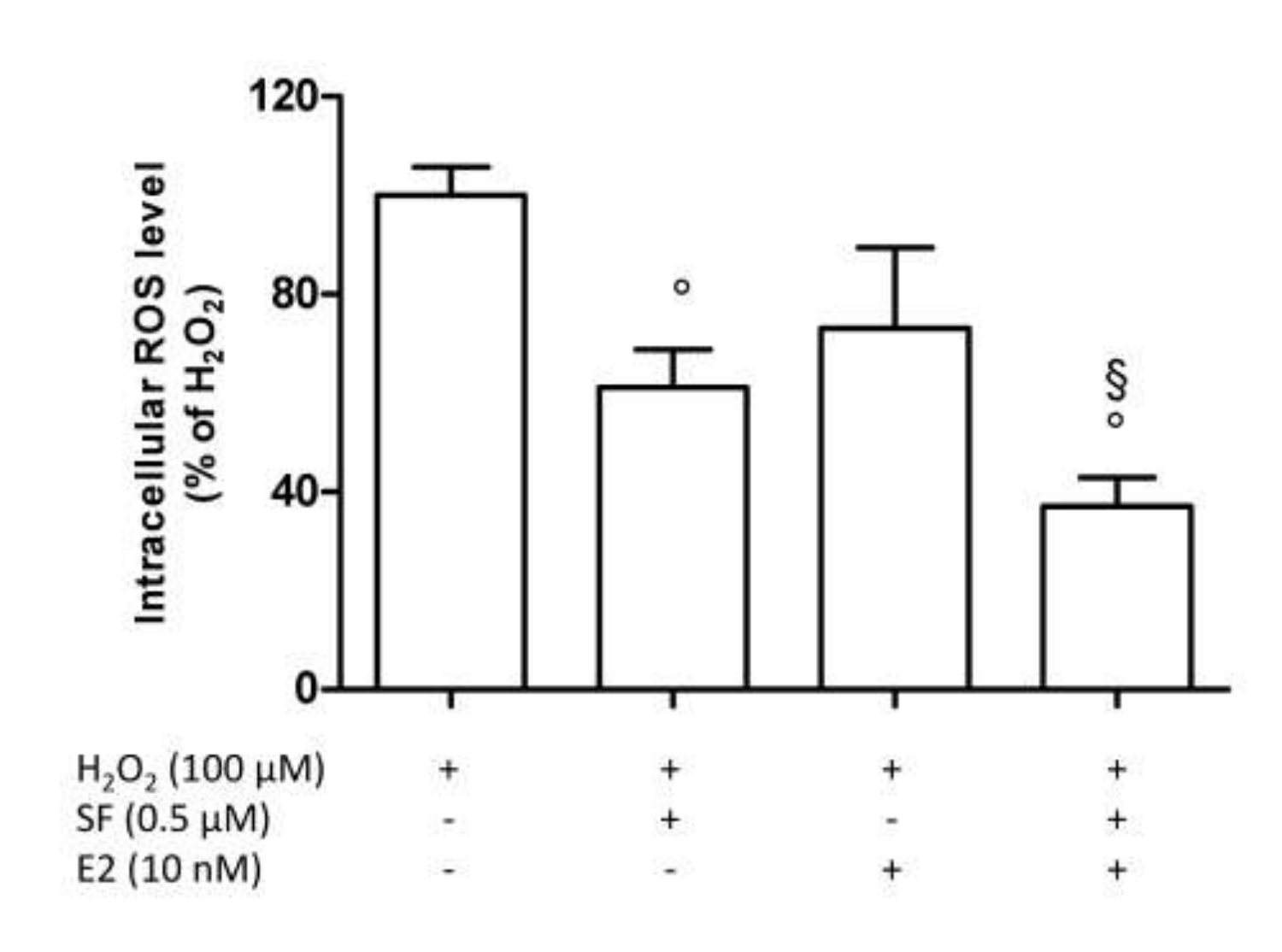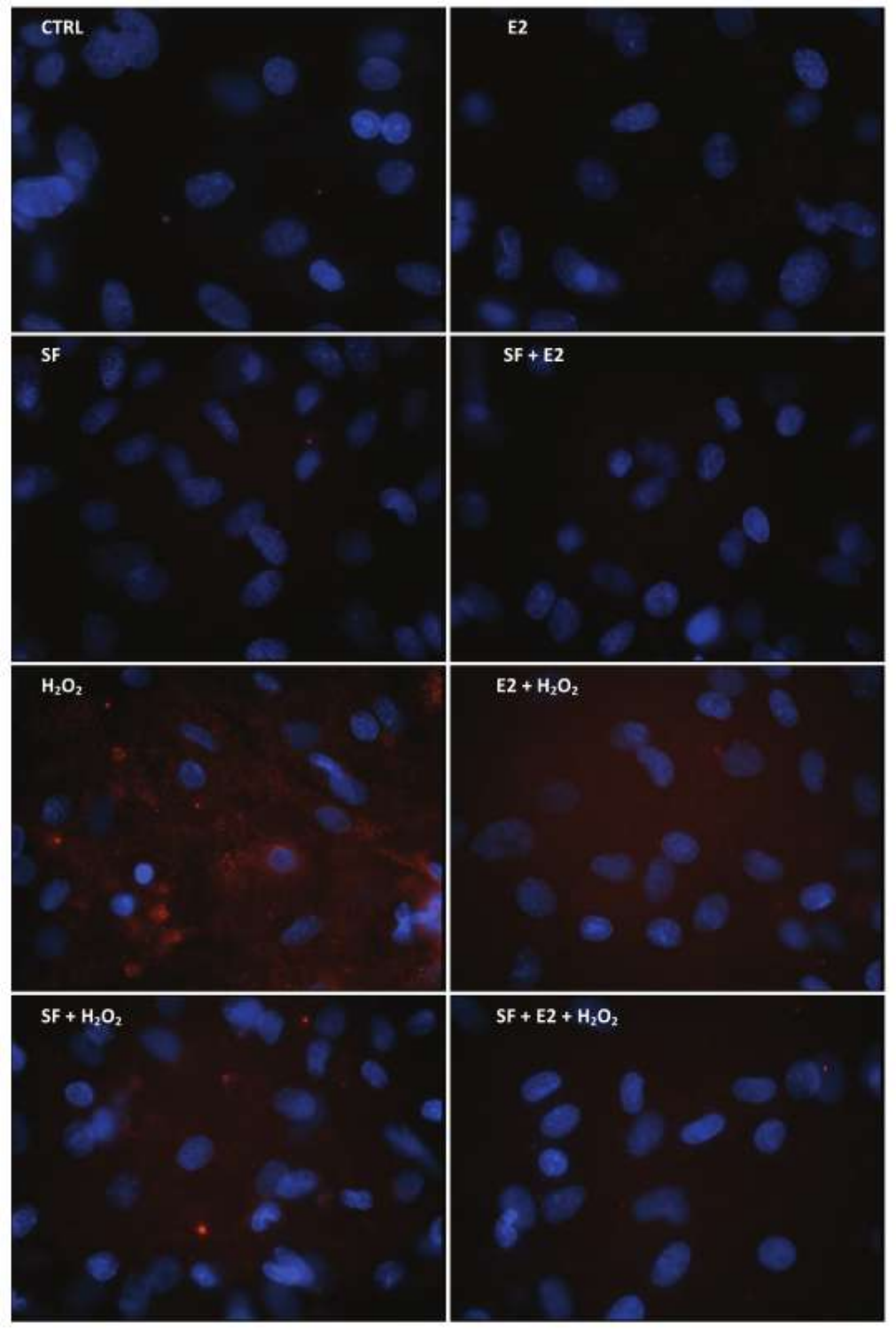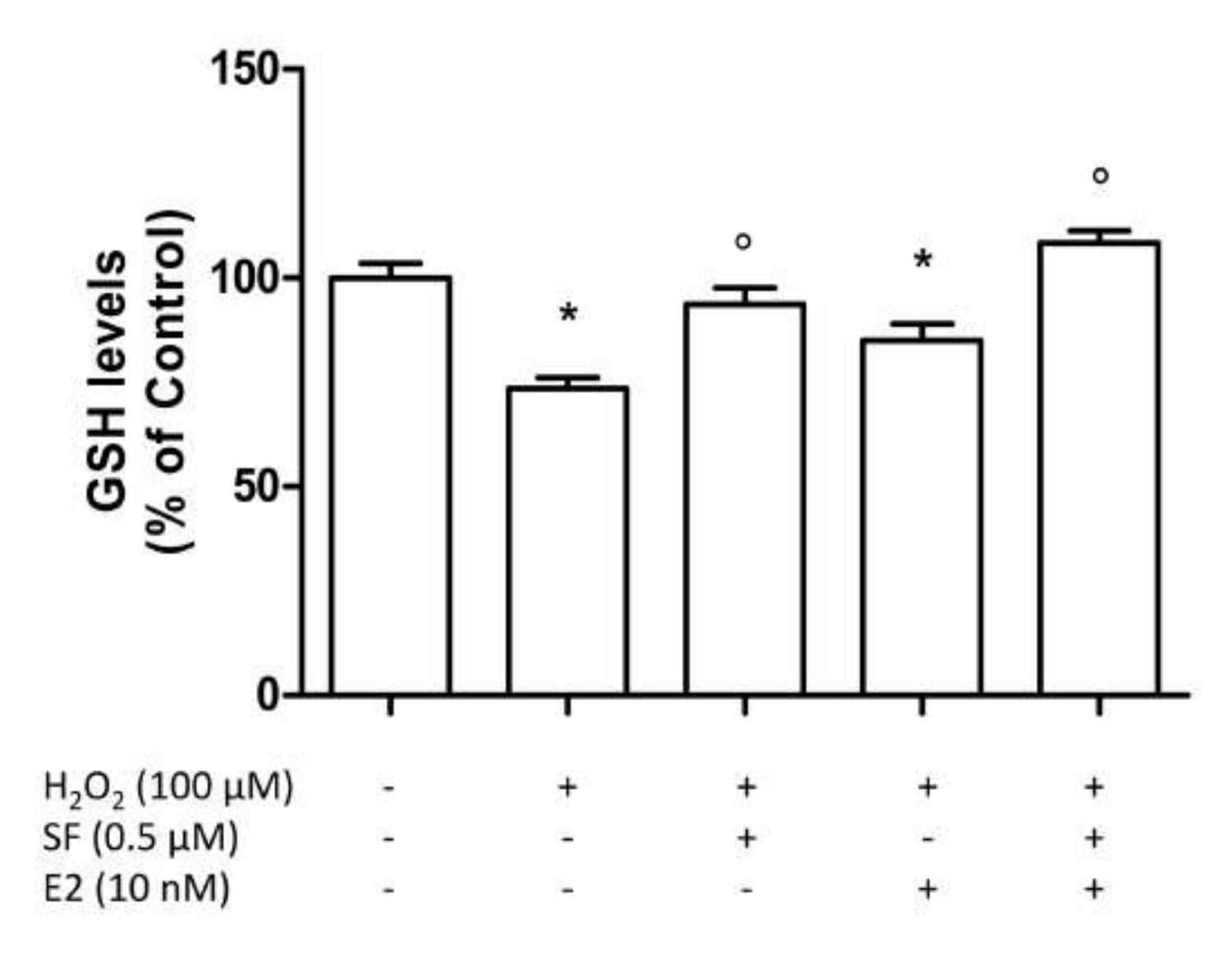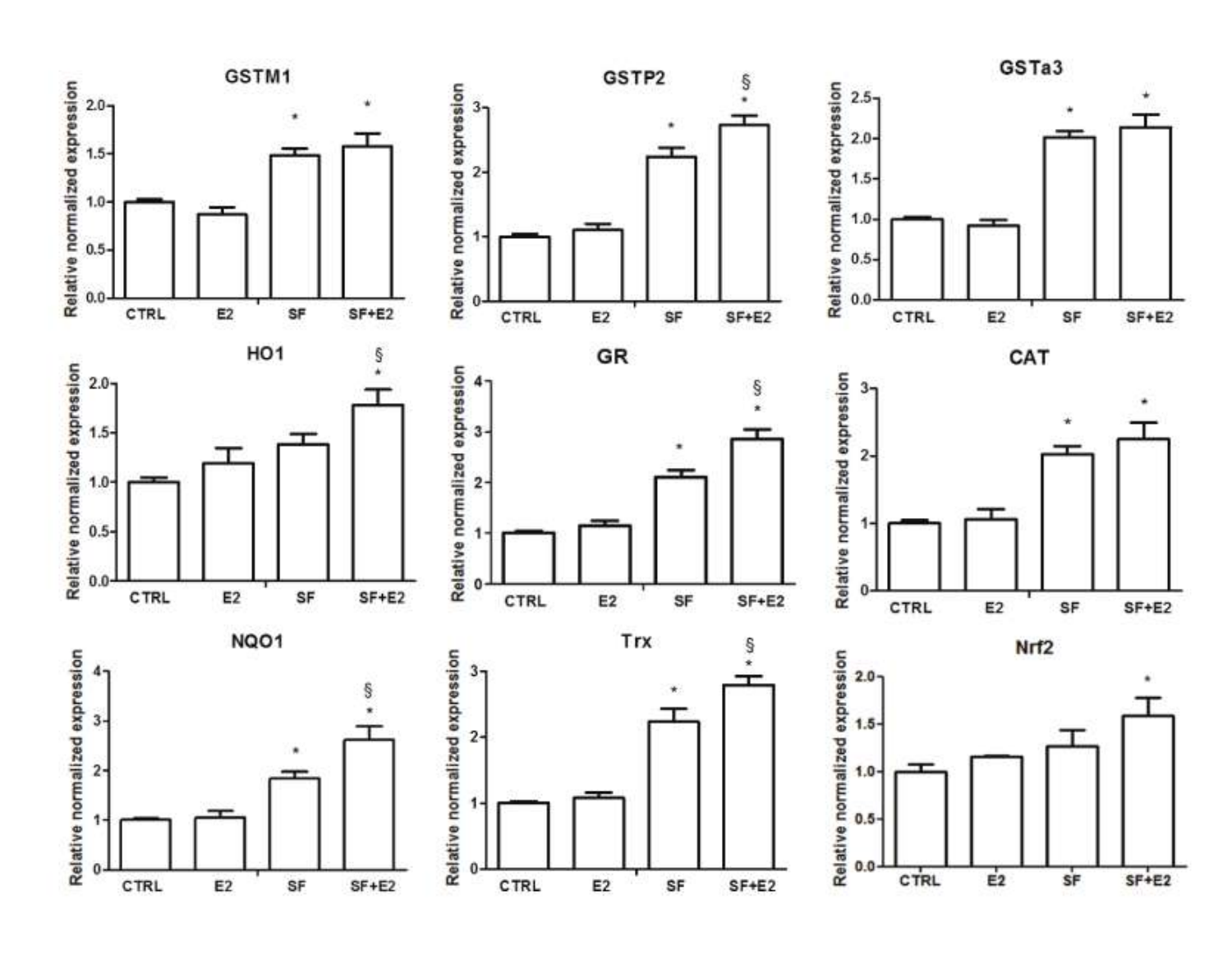|       | <b>DAPI</b> | Nrf2 | Merge |
|-------|-------------|------|-------|
| CTRL  |             |      |       |
| E2    |             |      |       |
| SF    |             |      |       |
| E2+SF |             |      |       |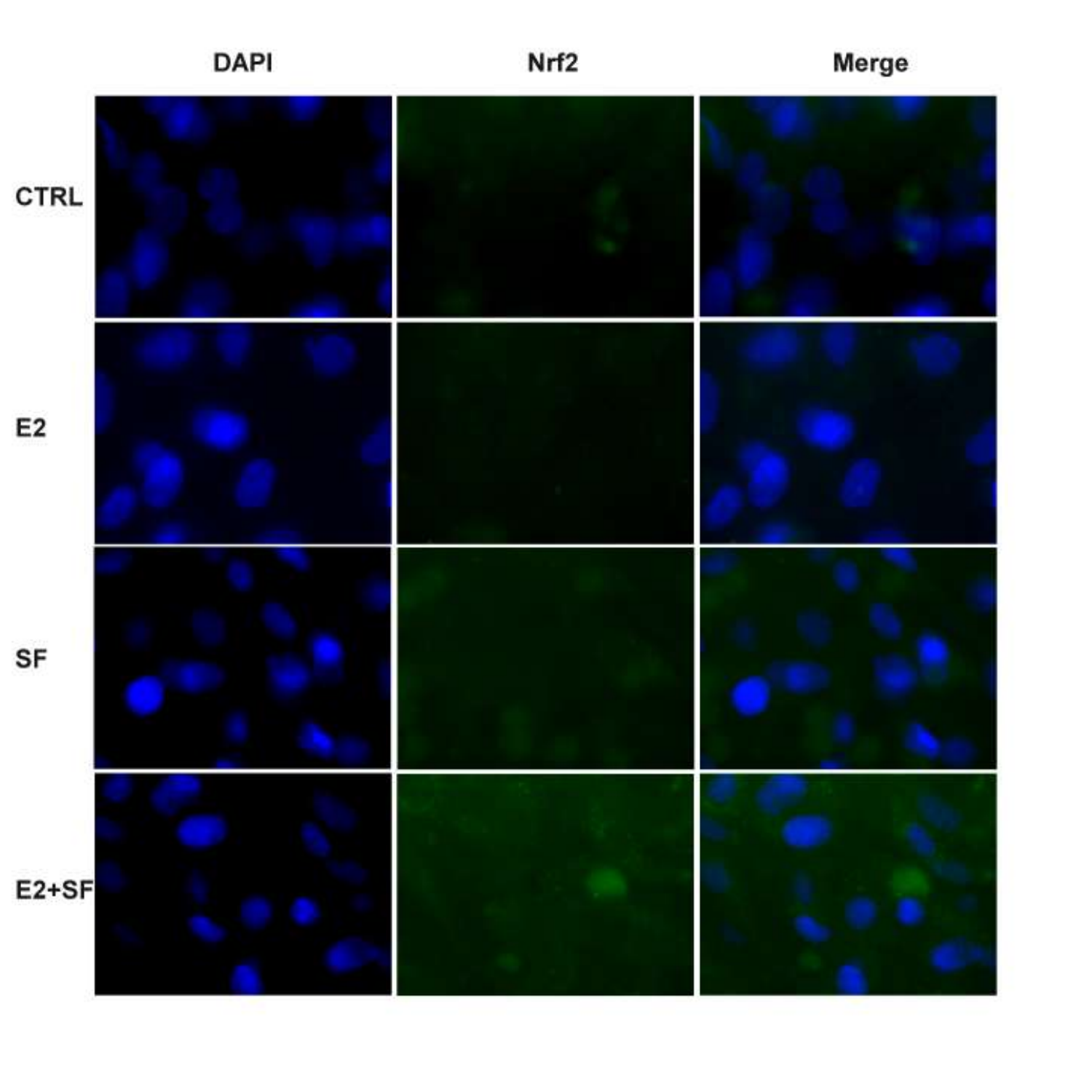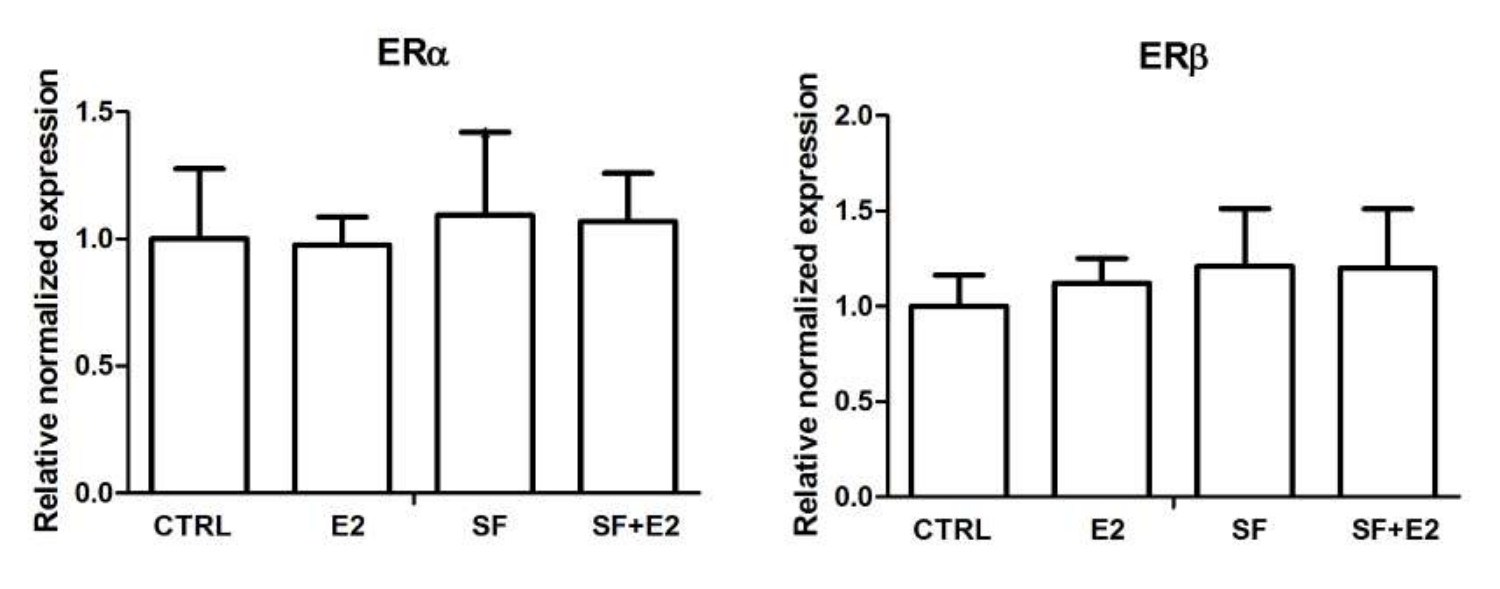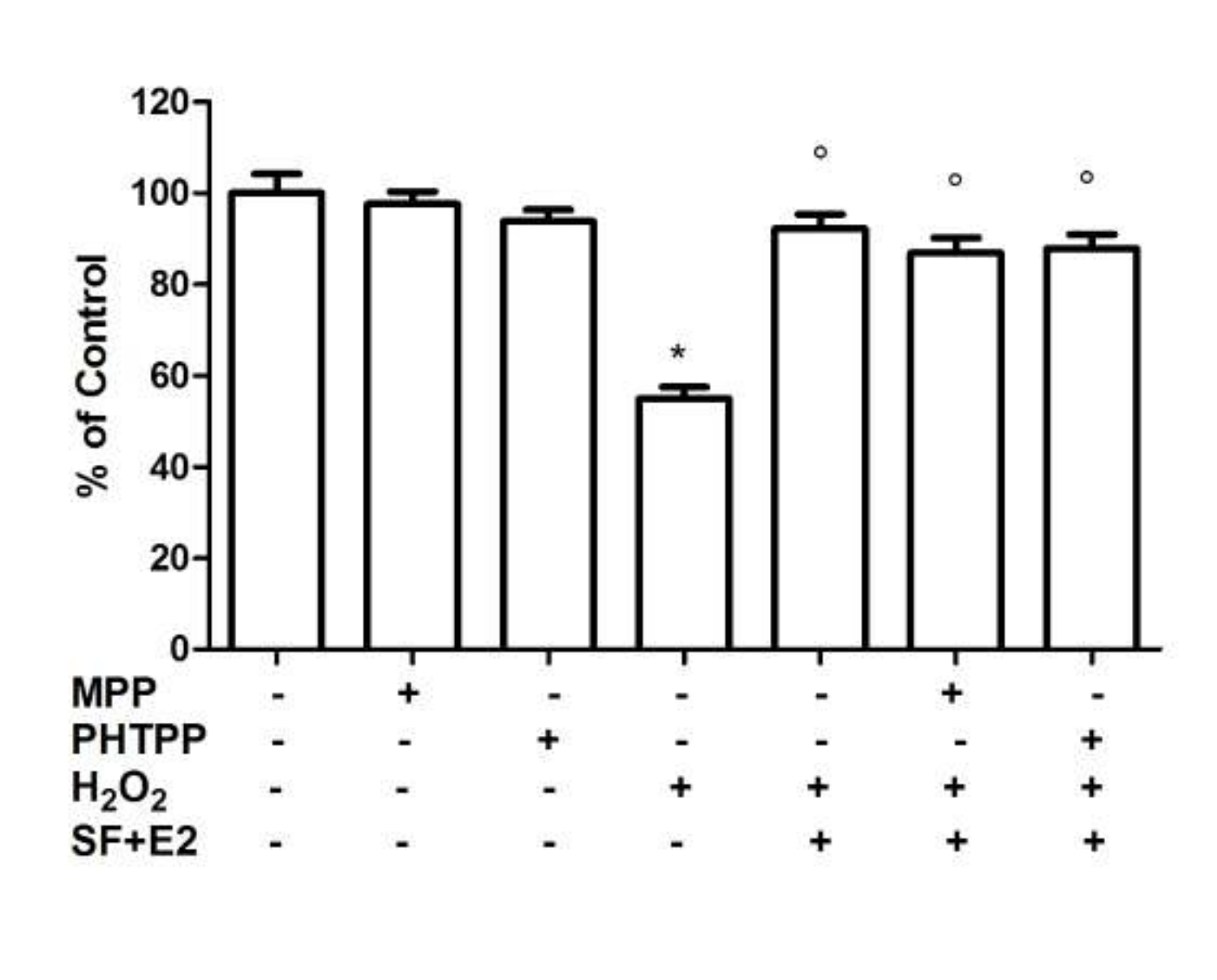